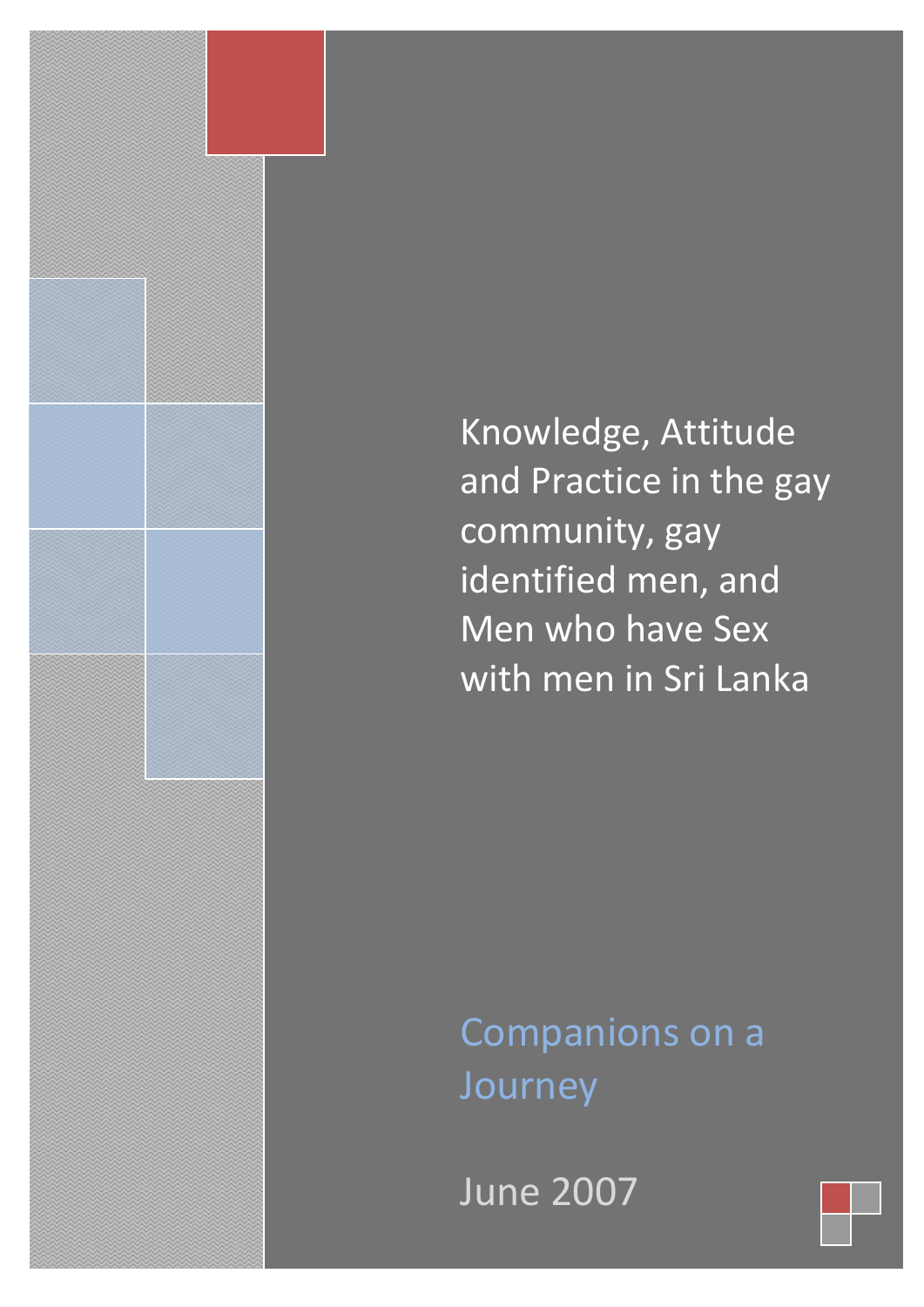**Knowledge, Attitude and Practice in the gay community, gay identified men, and Men who have Sex with men in Sri Lanka**

Companions on a Journey

**June 2007**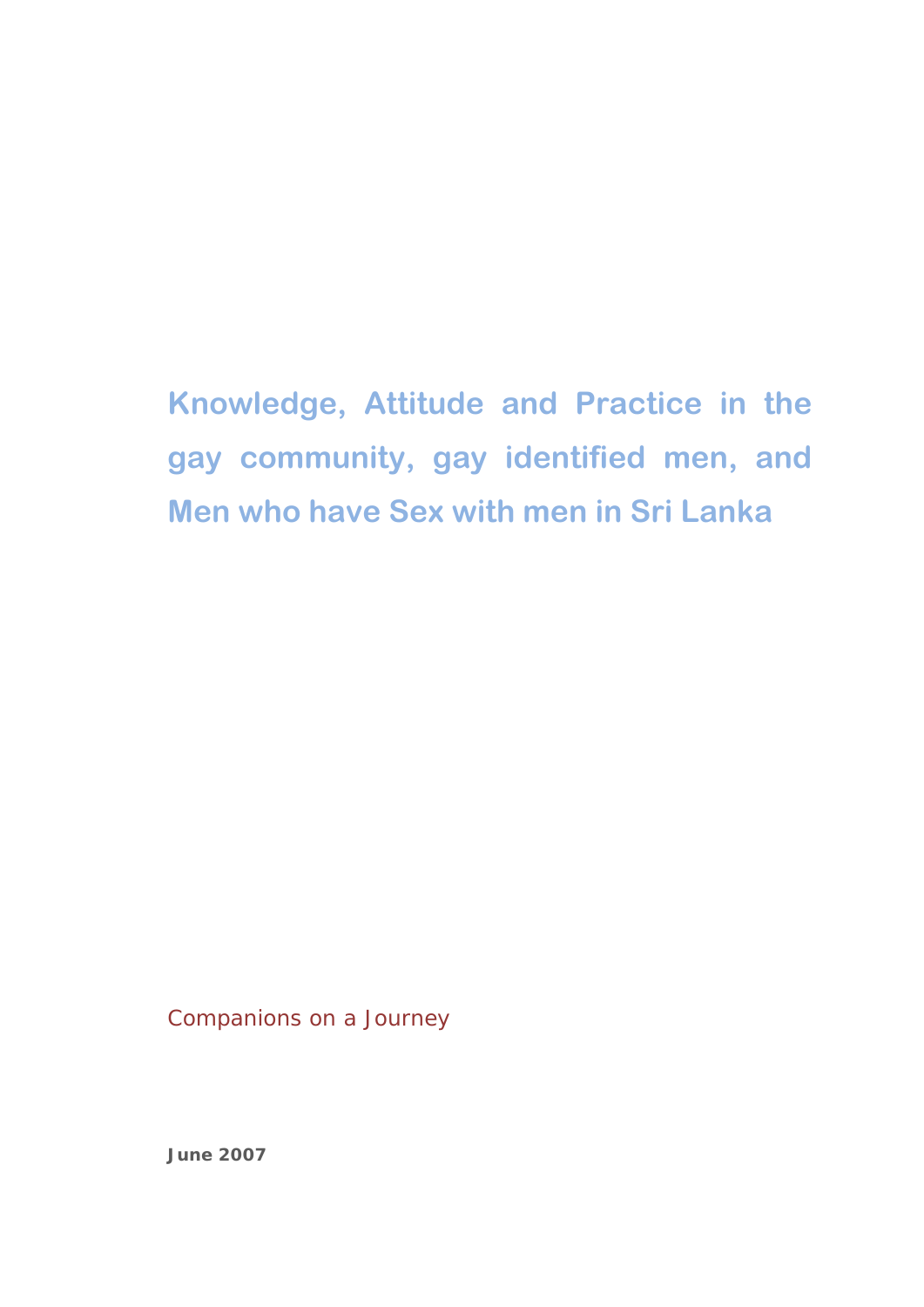**Edited by** Dr K. A. M. Ariyaratne Venereologist National STD/AIDS Control Program

> Matthew Tyne PhD Candidate National Centre in HIV Social Research University of New South Wales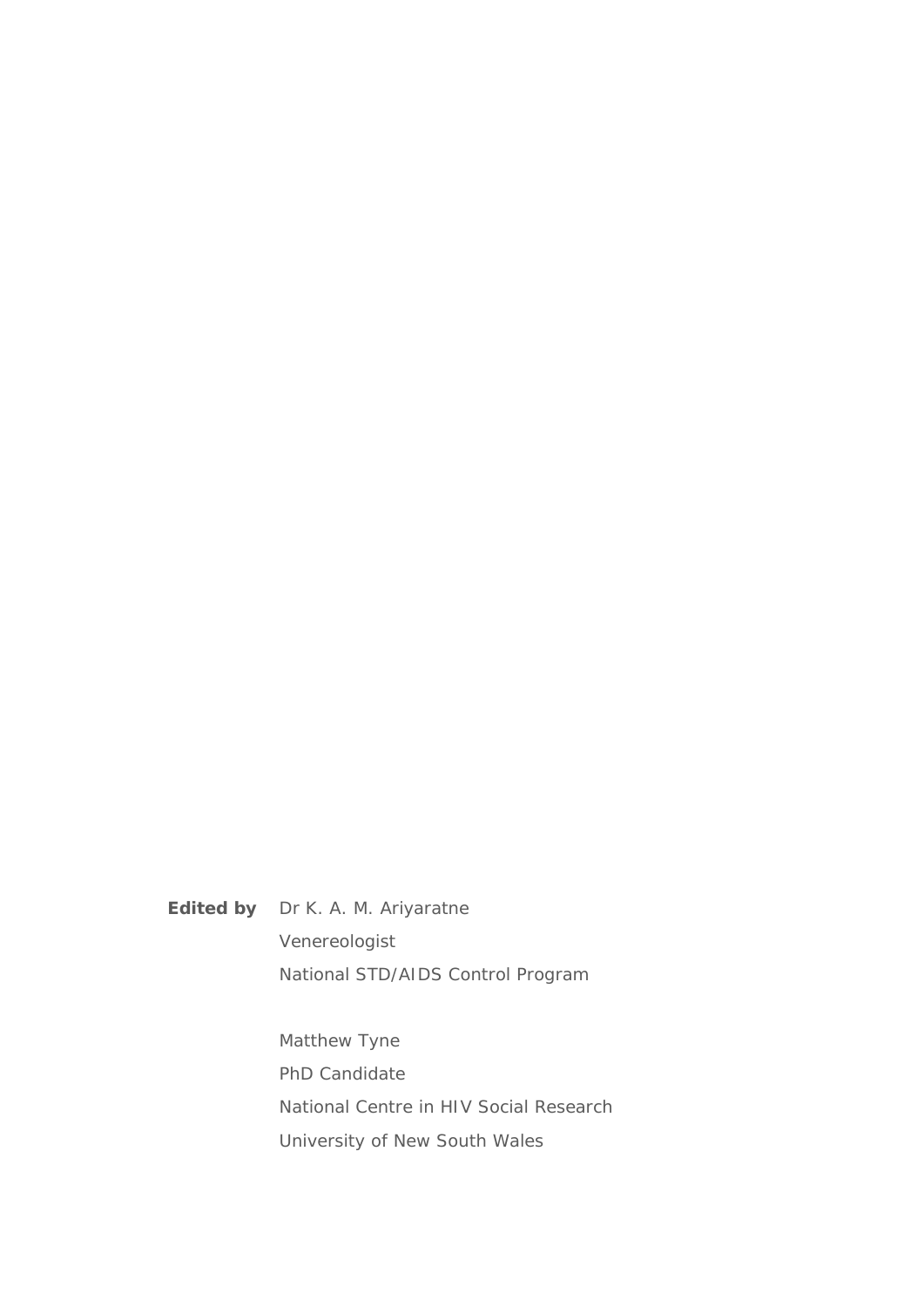## **Executive Summary**

Some Sri Lankan men have sex with other men. For too long this aspect of Sri Lankan sexuality has been ignored at best and violently opposed at worst. However, statistics from the Sri Lankan government's National STD/AIDS Control Program (NSACP) as well as findings from this, Companions on a Journey's second "Knowledge Attitudes and Practices Survey of Gay and other Homosexually Active Men" suggest these men are potentially placing themselves and their sexual partners at risk of HIV infection. Results from the 494 men surveyed in five cities indicate that while self-rated knowledge of HIV and some STIs appears to be high, rates of unprotected sex with men amongst this population remain high. Health seeking behaviours amongst these men is also high yet some avoid accessing services through fear of being viewed as sexually active by communities, especially so in rural areas or as being labeled immoral by health workers.

Many of those surveyed also have sex with women and do not socially or politically identify with their sexuality. This may pose challenges to developing specific HIV prevention strategies for these men for they maybe hard to reach, not seeing themselves as belonging to any specific target "group."

This report includes findings from the survey, a brief discussion of those findings and some recommendations for those seeking to work with men who have sex with men in Sri Lanka. While this study is certainly not conclusive about all aspects of men's sex lives, it provides a clear picture of what men are doing sexually and that their sexual health is worth improving if Sri Lanka is to remain a low prevalence country for HIV infection.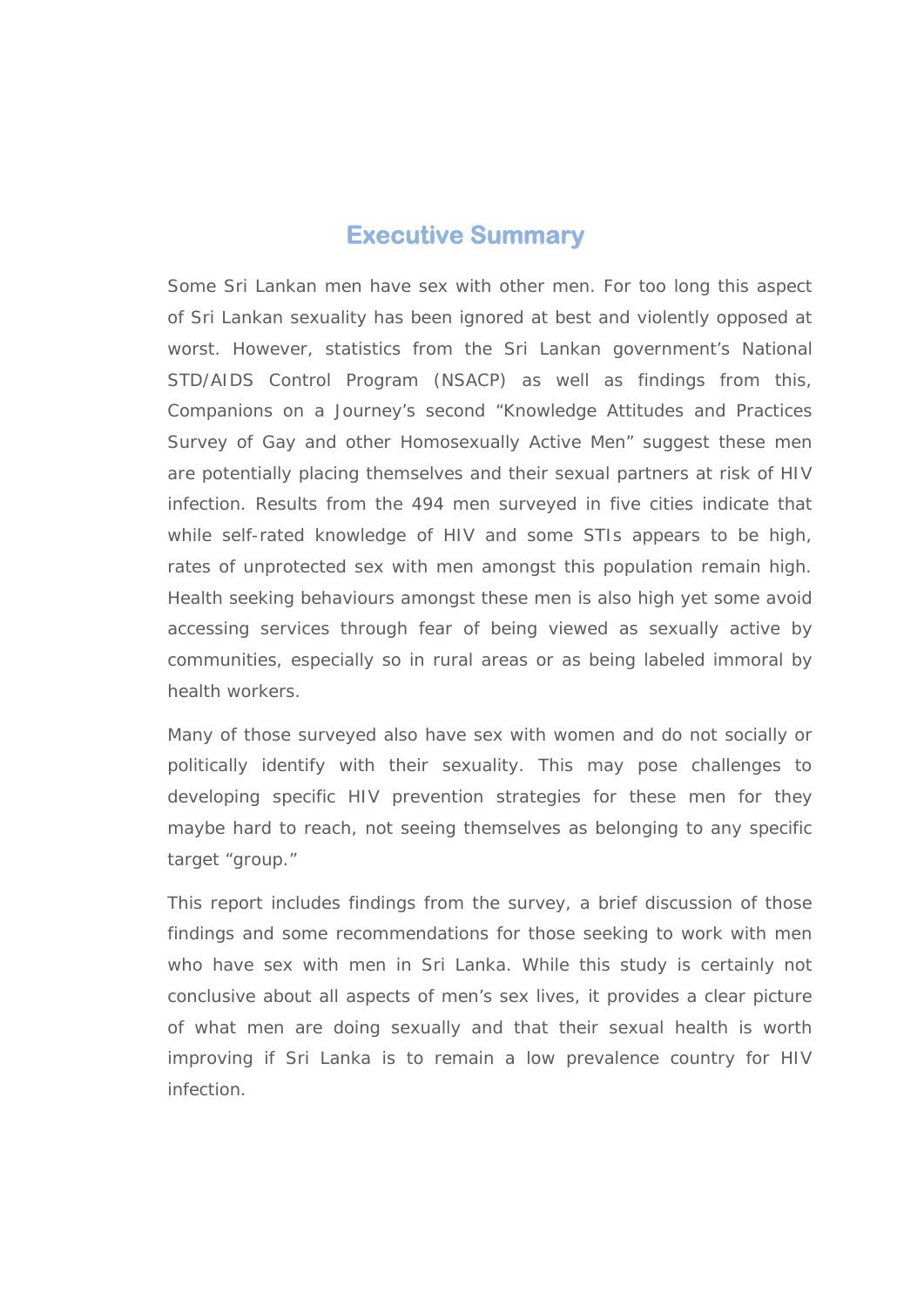# **1. Introduction**

Recent studies "have confirmed major HIV epidemics amongst men who have sex with men (MSM) and transgender people in several countries in Asia and the Pacific and rapidly increasing HIV rates in many other countries in the region."<sup>[1](#page-4-0)</sup>

There is also evidence that clearly suggests MSM have been, perhaps until recently, largely ignored in HIV responses across Asia. UNAIDS, in an update on its *AIDS and Men Who Have Sex with Men* technical report (2000) identify the following barriers to effective prevention programs targeting MSM:

- $\triangleright$  Denial that sexual behaviour between men takes place;
- $\triangleright$  Stigmatization or criminalization of men who engage in sex with other men;
- ¾ Inadequate or unreliable epidemiological information on HIV transmission through male-to-male sex;
- $\triangleright$  The difficulty of reaching many MSM;
- $\triangleright$  Inadequate or inappropriate health facilities, including sexually transmitted disease (STD) clinics, and lack of awareness or sensitivity among STD clinic staff about the existence of anal, rectal and oral STDs;
- Lack of interest among donor agencies in supporting and sustaining prevention programs among men who engage in same-sex behaviour, and a lack of programs addressing male sex workers in particular; and
- Lack of attention in national AIDS programs to the issue of MSM.<sup>[2](#page-4-1)</sup>

<span id="page-4-1"></span><sup>2</sup> UNAIDS (2000) *AIDS and Men who have Sex with Men*

<span id="page-4-0"></span><sup>1</sup> Background to "The Delhi Declaration of Collaboration" Risks and Responsibilities: Male Sexual Health and HIV in Asia and the Pacific International Consultation.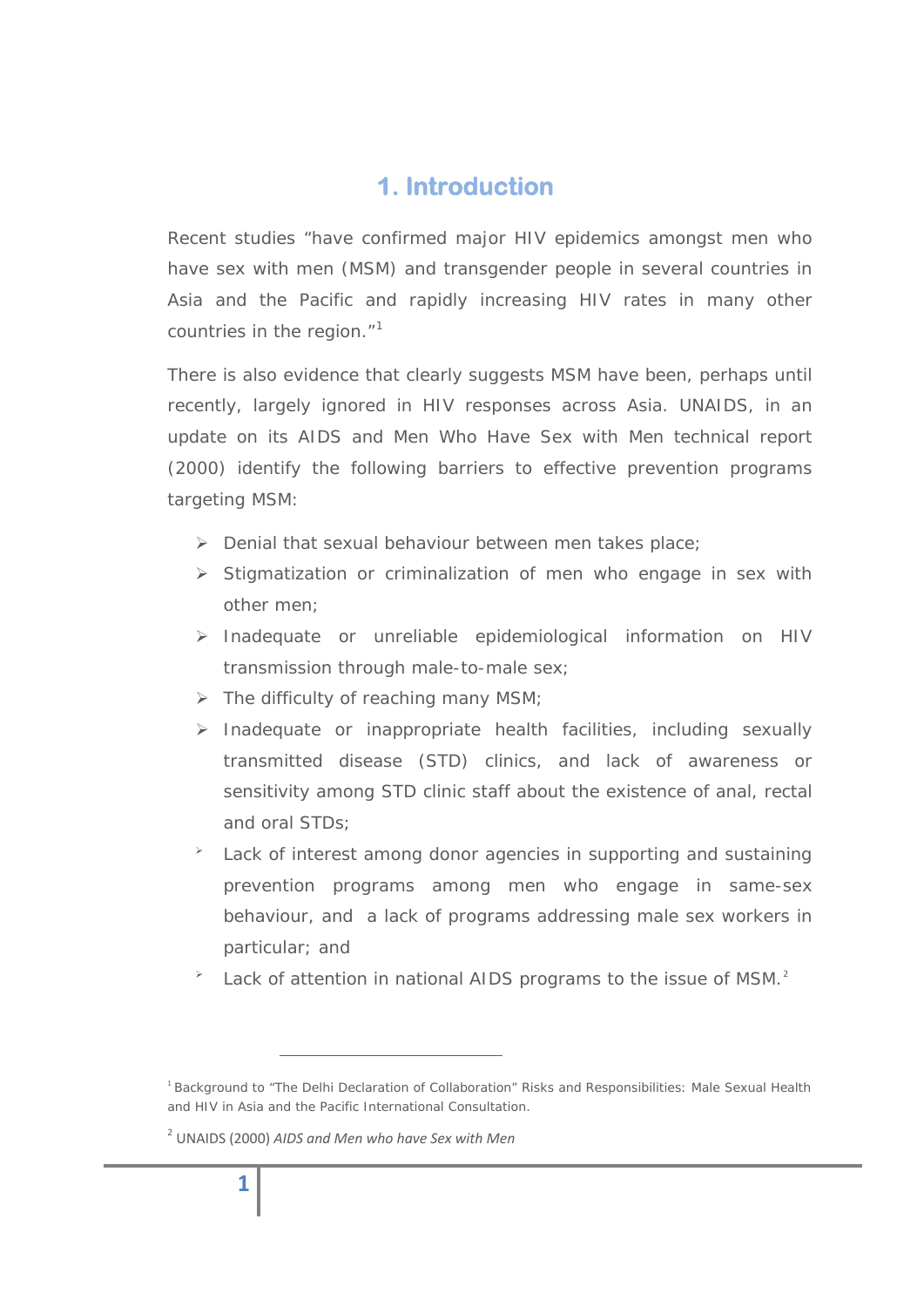Dowsett et al (2006) in their report on male to male sex in four Asia countries suggest "sexual activity and interests are not always straight forward and singular"[3](#page-5-0) and although "similarities may exist across countries in sexual networking and risk behaviours of male-male sex, differences also exist."<sup>[4](#page-5-1)</sup>

Research into men who have sex with men is perhaps less developed in Sri Lanka than it is in India, Thailand or Indonesia. Despite this, the government do maintain some statistics on men who have sex with men and HIV infection. The statistics from the National STD/AIDS Control Program (NSACP), the Government of Sri Lanka's chief HIV agency, suggest that 11% of overall HIV infections reported in Sri-Lanka are through male to male sex. It is likely, due to social taboos on homosexuality and the reluctance of many men to reveal their same sex behaviours, that this figure is in reality somewhat higher than 11%.

In 1999, Companions on a Journey (COJ) with the support of UNAIDS, Colombo conducted the first Knowledge Attitudes and Practices (KAP) survey of Sri Lankan men who have sex with men.

#### **1.1 RATIONALE**

There are approximately 200 NGOs/CBOs in the country involved in HIV prevention activities, yet none of them apart from Companions on a Journey address issues of "gay-identified" males and/or "men who have sex with men" (MSM). There is little in the way of academic research on Sri Lankan male homosexuality outside of studies on sexual abuse and sex tourism. This KAP survey is the second attempt of its kind exploring what Sri Lankan MSM do sexually and what some of their attitudes and knowledge around sexuality and HIV are.

<span id="page-5-1"></span><span id="page-5-0"></span><sup>3</sup> Doswett, G.W., Grierson, J.W., McNally, S. P. *A Review of Knowledge about the Sexual Networks and Behaviours of Men who have sex with Men in Asia* Australian Research Centre in Sex Health and Society, Latrobe University Melbourne Monograph Series No. 59 (page 4)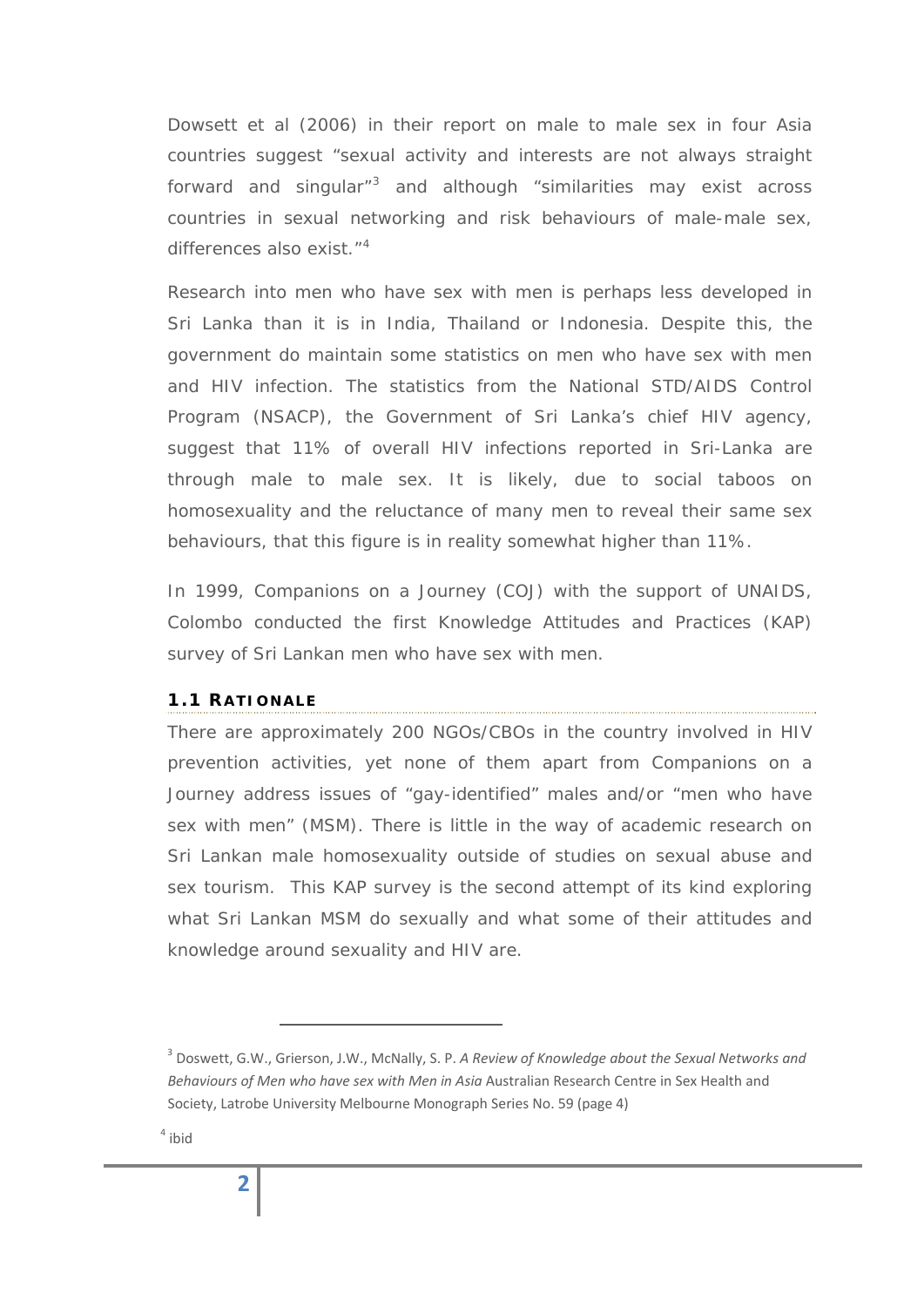A similar survey carried out by Companions on a journey in 1999 with the assistance of UNAIDS Geneva office, $5$  revealed in a group of 992 men interviewed, over 80% had their first sexual experience with a man, while 66% of them had their first sexual experience before the age of 17*.* Nearly 51% met their sexual partners at parks or public spaces while only 36.3% said they always practiced safe sex. 30.9% said they have sex daily while 5.1% said they'll have sex multiple times with multiple partners.49% said their reason for having sex with a man is to gain sexual satisfaction while 26% said it is to earn money.

Of the knowledge on HIV, 42.7% knew that it is the virus which caused AIDS while 61.6% knew that transmission of HIV infection is not limited to sexual relationships. When asked what actions could be taken if one thought he might be HIV+, 86.6% responded they would get a blood test. 34.2% have taken an HIV test while 13.6% said they have no intention of getting tested. Just over 80% of the men surveyed identified correct use of condoms as a method of reducing HIV vulnerability.

On access to health care facilities 58% said they have experienced difficulties in getting treatment, while 39% said they have not had any difficulty. 77% said they would reveal their sexuality to the treating medical practitioner.

It is imperative to carry research on the behaviors of this community as they remain underground due to the social/cultural stigma attached to the issue of homosexuality and man to man sex. Nevertheless from this report it could be asserted that Sri Lankan gay/MSM communities carry significant risk in contracting STIs and HIV. Periodically conducted research, such as proposed hereby, will create a window of an opportunity to measure the effectiveness of prevention programs carried out so far, to which extent the behaviors of Gay men/MSM has been changed (positively or negatively), the contributing factors to such change and possible

<u> The Communication of the Communication of the Communication of the Communication of the Communication of the Co</u>

<span id="page-6-0"></span><sup>&</sup>lt;sup>5</sup>Report of Knowledge Attitudes and Practices in the Gay Community- gay identified men and men who have sex with men in selected sites in Sri Lanka, Companions on a journey 1999-2000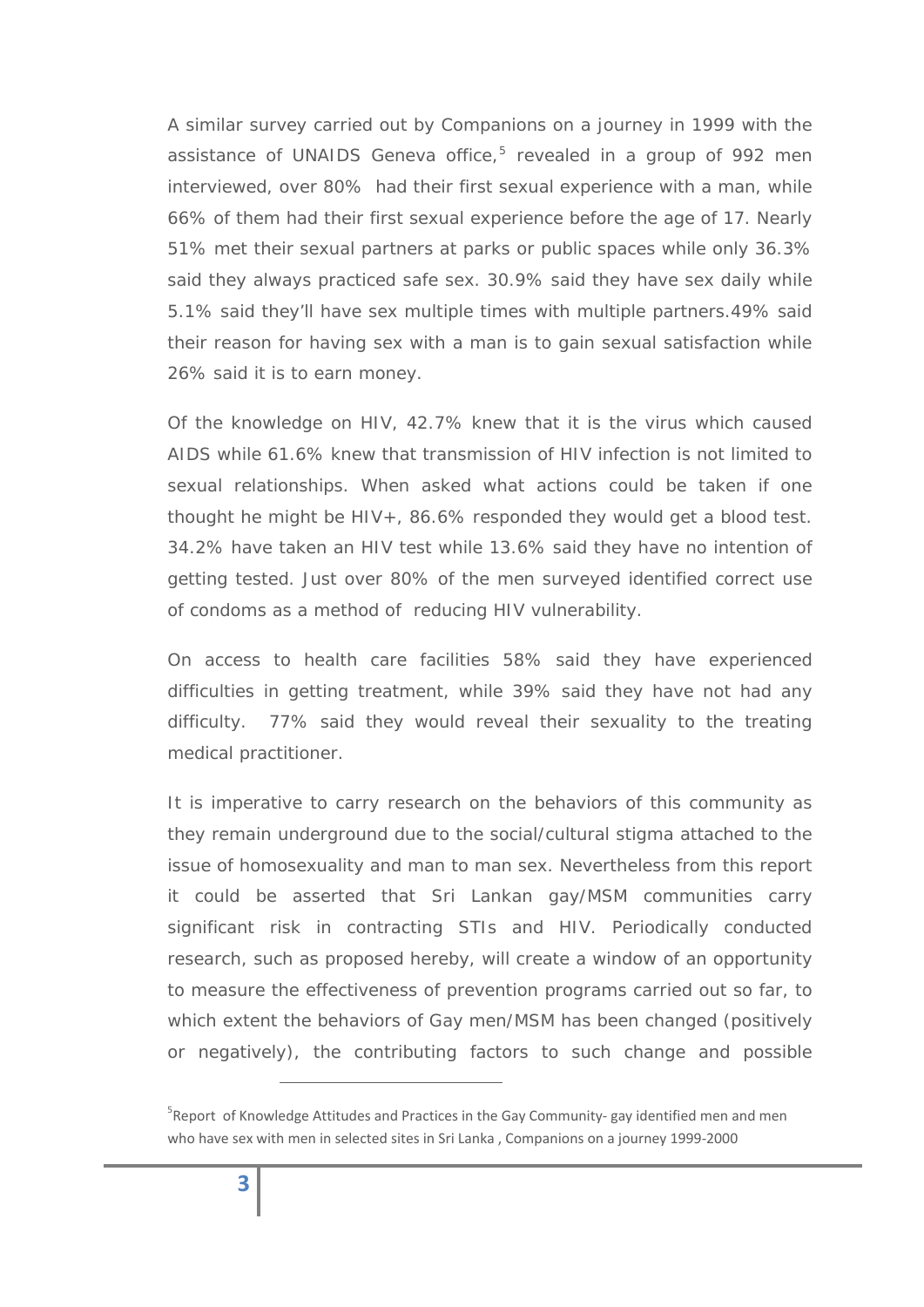preventive intervention methodologies. Such studies and the findings will positively influence decision makers and program planners to address issues affecting marginalized communities based on facts. It will enhance the relevant health information and service delivery to this highly marginalized yet vulnerable community groups.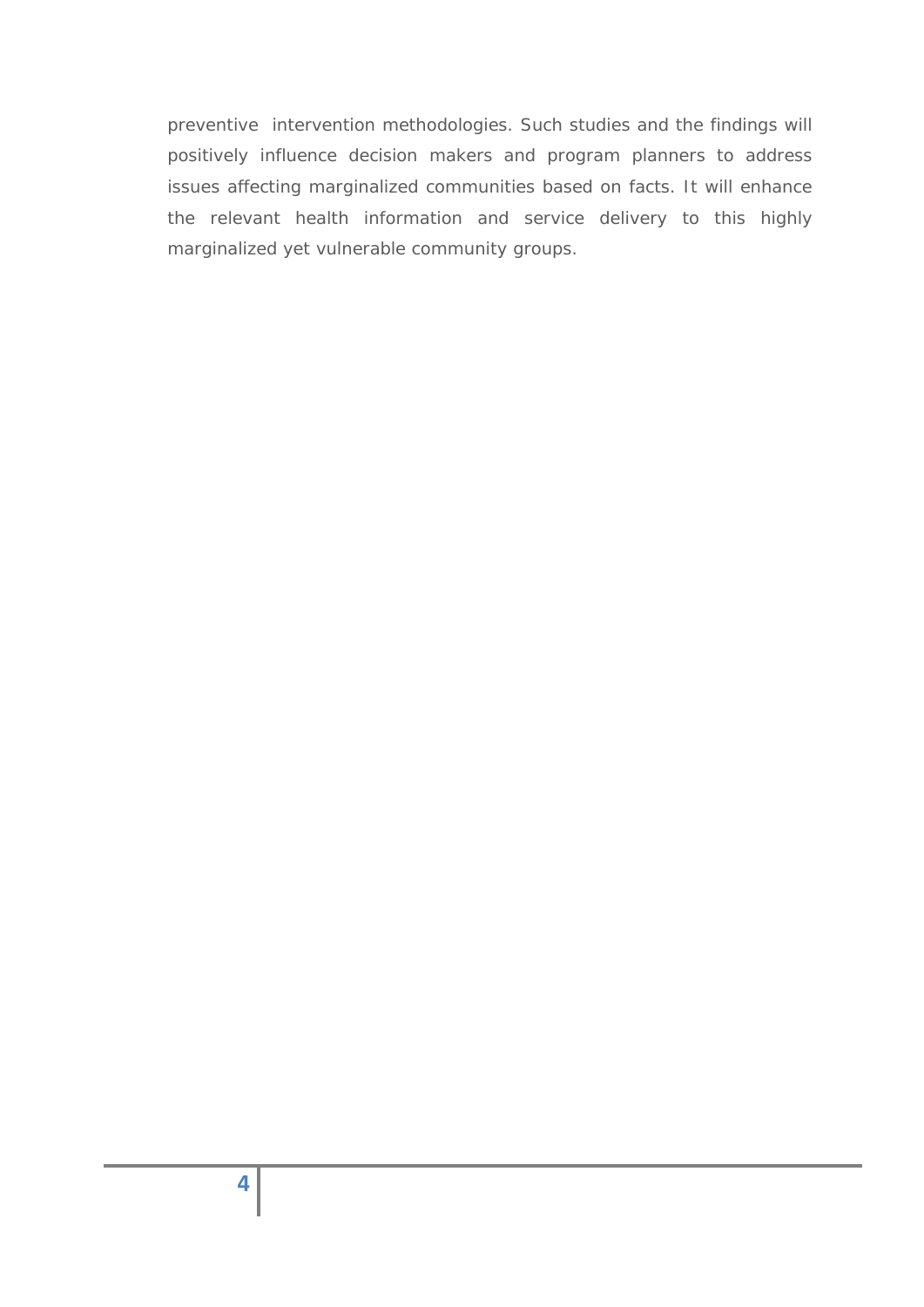## **2. Methodology**

The survey employed a sixty-one question, anonymous, questionnaire administered by trained interviewers (Appendix 1). 28 of the completed 494 surveys were self administered at the Companions on a Journey centre in Colombo.

 Articles about the study featured in Companions' "Journey" newsletter. Promotion of the survey was also carried out at some gay parties in Colombo. Potential participants were also approached at cruising and socializing sites as well as those who "dropped in" at the COJ Centre.

Other sites for survey completion included: houses of the key contact persons in the respective areas; beaches; hotels; parks; lakes; beauty salons; tea stalls at bus/ railway stations and markets.

Participation in the survey was on a purely voluntary basis. Some participants received snacks and tea while completing the survey. On some occasions participants received a three-wheeler fare depending on time and availability of buses. The surveys were conducted between mid November 2006 and early February 2007.

Ninety-eight percent (98%) of the surveys/interviews were completed/conducted in Sinhalese, with the remainder in Tamil or English.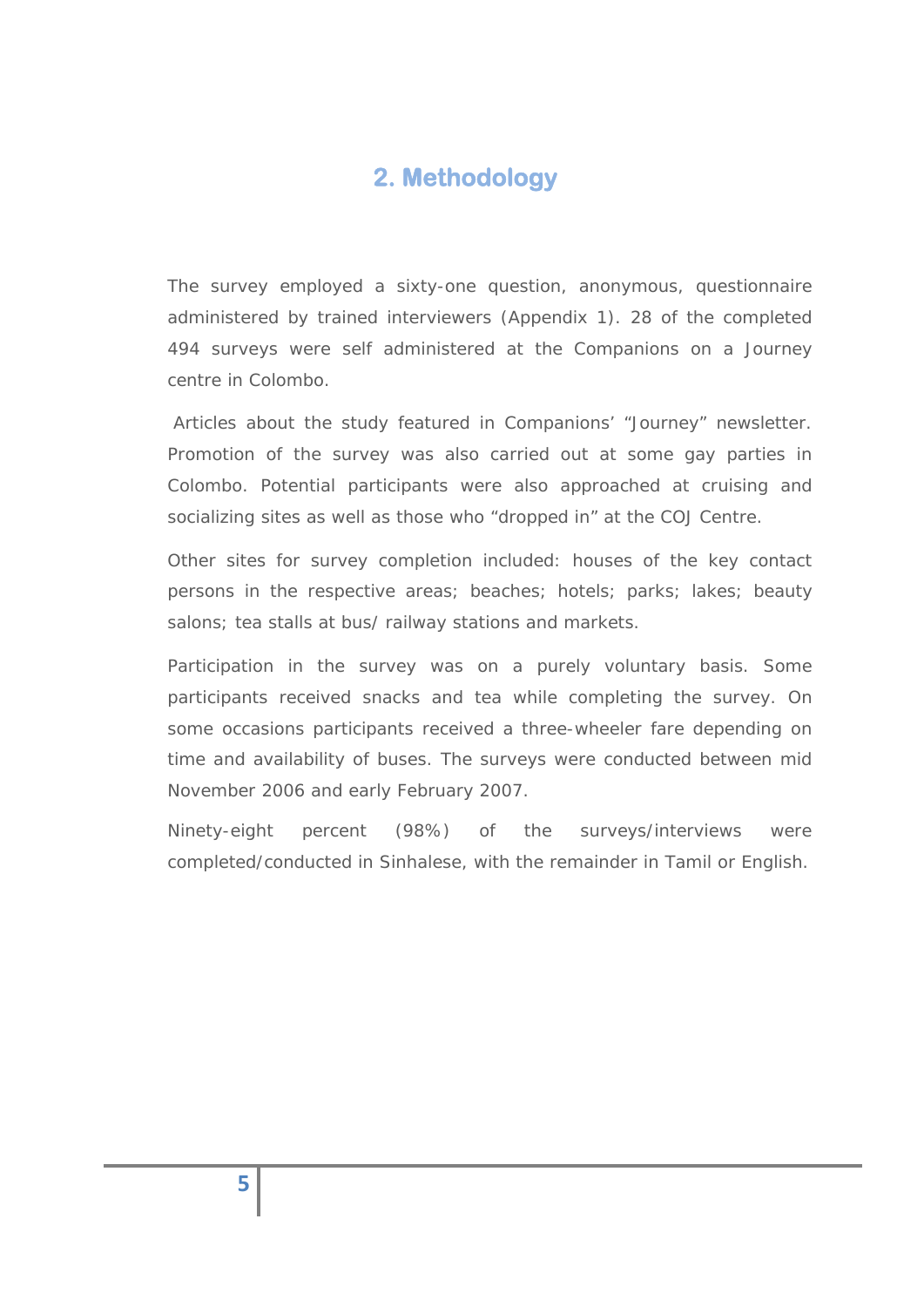# **3. Results**

## **3.1 Locations**

The questionnaires were conducted in five cities across 3 provinces (Table 1)

- ¾ Colombo (Western Province)
- ¾ Negombo (Western Province)
- ¾ Galle (Southern Province)
- ¾ Anuradhapura (North Central Province)
- ¾ Kandy (Central Province)

Of the total sample, three (3) questionnaires were missing and another three (3) were returned empty. 494 completed questionnaires were included in the analysis.

| <b>Area/District</b> | <b>Frequency</b> | $\%$  |
|----------------------|------------------|-------|
| Colombo              | 199              | 40.3  |
| <b>Kandy</b>         | 75               | 15.2  |
| <b>Negombo</b>       | 72               | 14.6  |
| Galle                | 74               | 15.0  |
| Anuradhapura         | 74               | 15.0  |
| <b>Total</b>         | 494              | 100.0 |

|  |  |  | <b>Table 1: Sample Location and Size</b> |  |  |
|--|--|--|------------------------------------------|--|--|
|--|--|--|------------------------------------------|--|--|

The following are findings from the KAP survey of 494 Sri Lankan men. The 61 questions have been divided into eight sections for reporting purposes.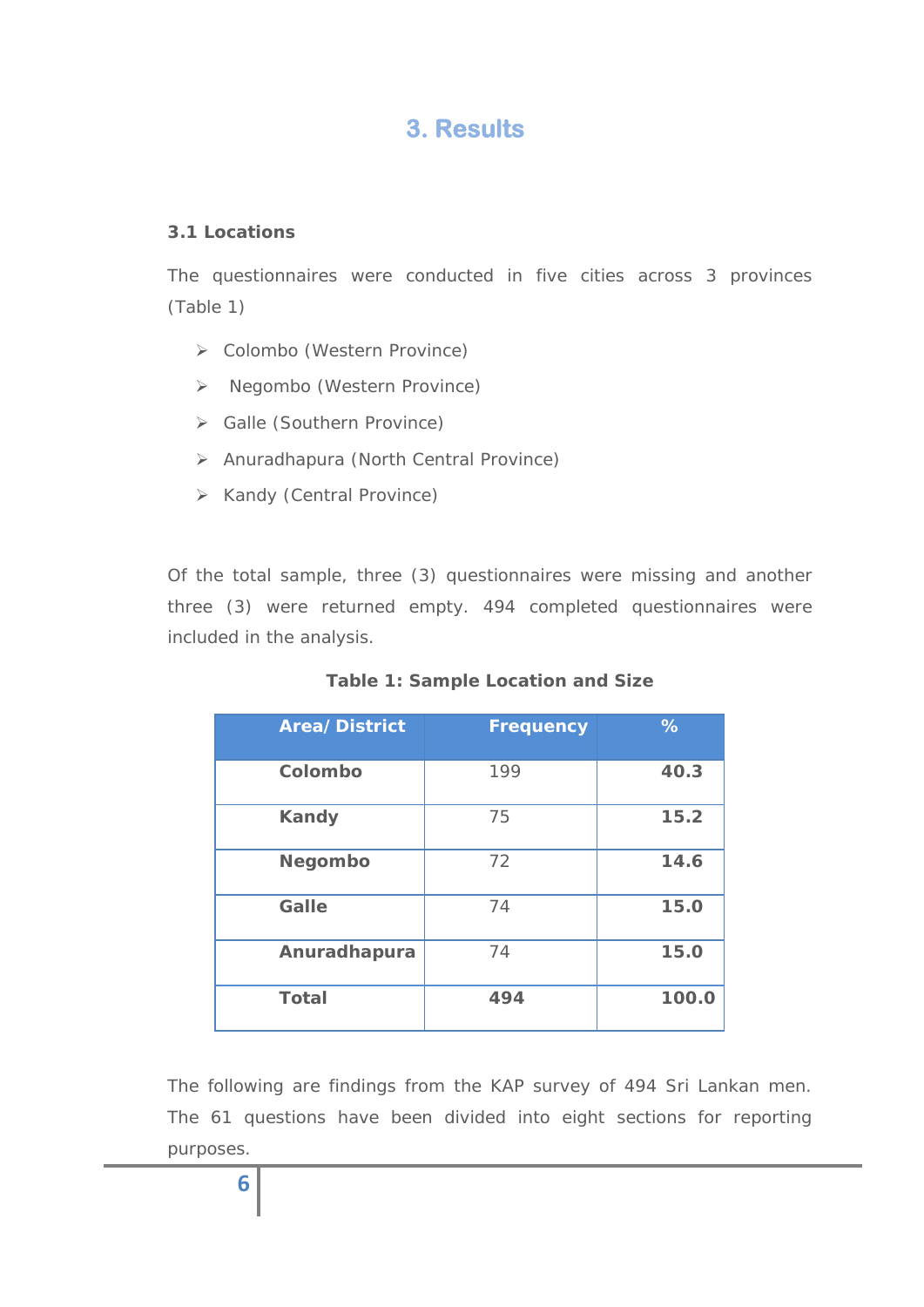## **3.2 Demographic Profile**

Participants were drawn from each of **five cities**, with Colombo comprising just over 40% (n=199) of respondents and the other four cities comprising approximately  $15\%$  (n= 74) each.

The participants ranged in **age** from "below 18" to "above 60." Just over 57% (283) of those surveyed are aged between 21 and 35 years, while 6.6% (33) are aged over 50 years. A small number (2.4% n=12) of males under the age of 18 years also appear in the survey.

The majority of respondents have **never married** (60.3%), 18% (n=89) were married and a further 9.3% (n=46) were divorced, separated or widowed. Some  $6.3\%$  (n= 31) of respondents indicated that they "live with another man."

Highest **educational levels** varied widely from 1.8% (n=9) never having attended school to 7.9% (n=39) holding graduate or postgraduate qualifications. Nearly 23% (n=113) of respondents had achieved Ordinary Levels while another 18.4% (n= 91) have Advanced Levels.

One fifth (20.9%) of the men are presently **unemployed**. **Income levels** vary but only 55.4% (n=274) earn above Rs 6,000 (approximately US\$ 57) per month.

## **3.3 Identity**

The list of sexual identities includes words such as "heterosexual," "homosexual" and "gay" as well as local words such as "nachchi," "jonsa" and "poppa." While these statistics do not reveal much about the meanings of these identities to these men they do indicate use of sexual identifiers amongst these MSM. Only 2.6% (n=13) respondents did not respond to the question "*What is your sexual identity?"*

The term "**homosexual**" was used by 39.1% (n=193) of the participants with a further 12.8% (n=63) identifying as "**heterosexual**." Local words for sexual identity comprised a total of 24% (n= 119) of participants with 86 participants identifying as "**nachchi**". "**Jonsa**" are usually considered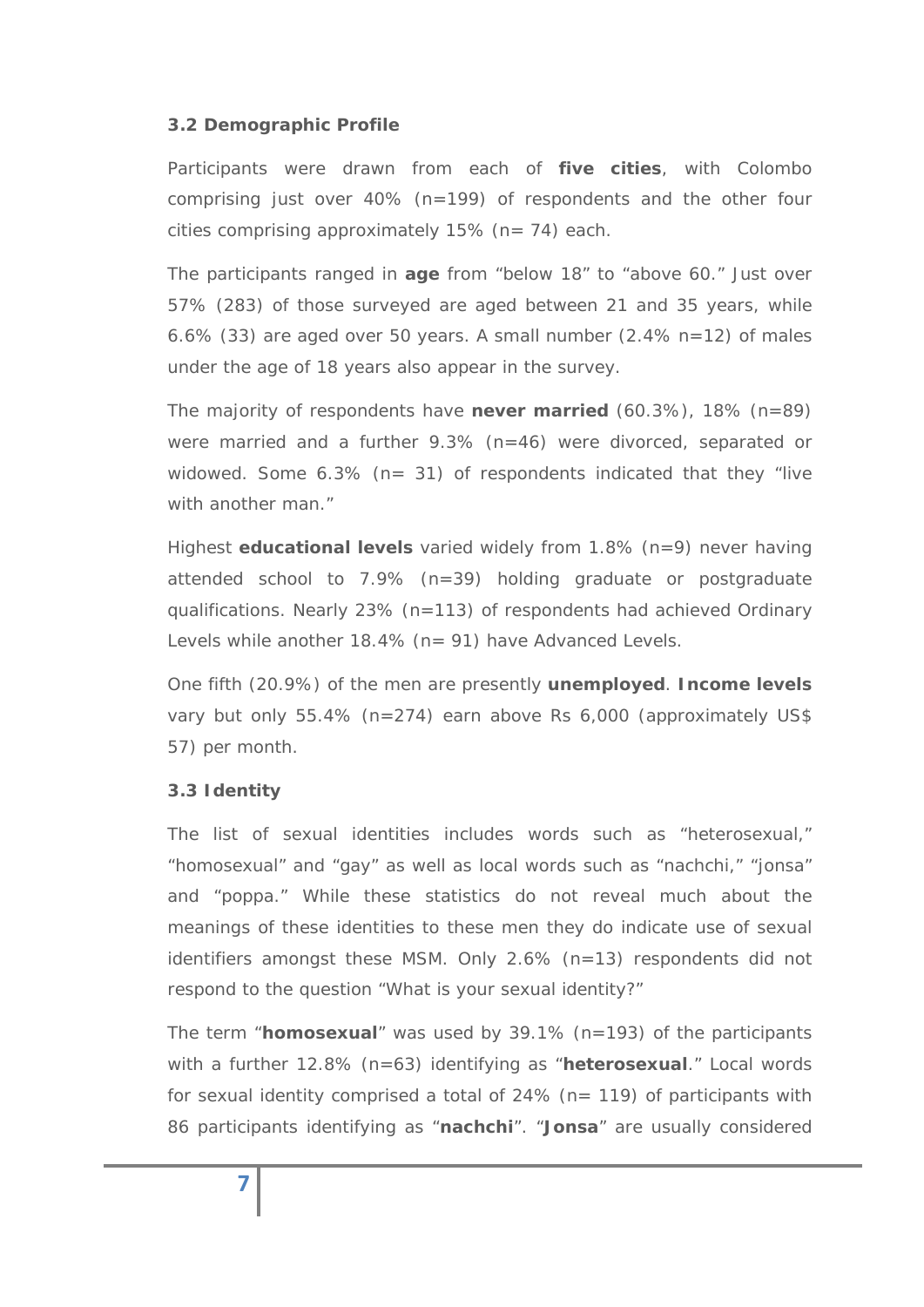masculine and are sexually active with both women and nachchi. "**Gay**" is an identity used by  $5.3\%$  (n=26) of respondents while 10.7% (n=53) responded as "**bisexual**."

## **3.4 Sexual Practices with Men**

The men in the sample have experienced a range of sexual practices with other men (Table 2). Condom use for anal sex is outlined later in the report. What is significant is that nearly 80 % (n=392) of those surveyed had multiple partners in the previous 3 months with over 36% (n= 179) of the men having more than 21 different sexual partners in the 3 month period prior to the survey. A little under 10% (n=47) of the men indicated they had only one sexual partner in the same period.

## **Table 2: Sexual Practices with Men**

| <b>Sexual practices</b>                                         | <b>Frequency</b> | Percentage |  |
|-----------------------------------------------------------------|------------------|------------|--|
|                                                                 |                  | $N = 494$  |  |
| Anal Sex (Insertive)                                            | 148              | 30.0       |  |
| Anal Sex (Receptive)                                            | 147              | 29.8       |  |
| Anal Sex(Both)                                                  | 178              | 36.0       |  |
| Oral Sex(Insertive)                                             | 92               | 18.6       |  |
| Oral Sex(Receptive)                                             | 111              | 22.5       |  |
| Oral Sex(Both)                                                  | 167              | 33.8       |  |
| Masturbation(Self)                                              | 53               | 10.7       |  |
| Masturbation (Partner)                                          | 89               | 18.0       |  |
| Intercrural/ Thigh Sex(Insertive)                               | 47               | 9.5        |  |
| Intercrural/ThighSex (Receptive)                                | 58               | 11.7       |  |
| Intercrural/ Thigh Sex(Both)                                    | 126              | 25.5       |  |
| <b>Receiving Massage</b>                                        | 19               | 3.9        |  |
| <b>Giving Massage</b>                                           | 25               | 5.1        |  |
| * Percentages will not add to 100 because of multiple responses |                  |            |  |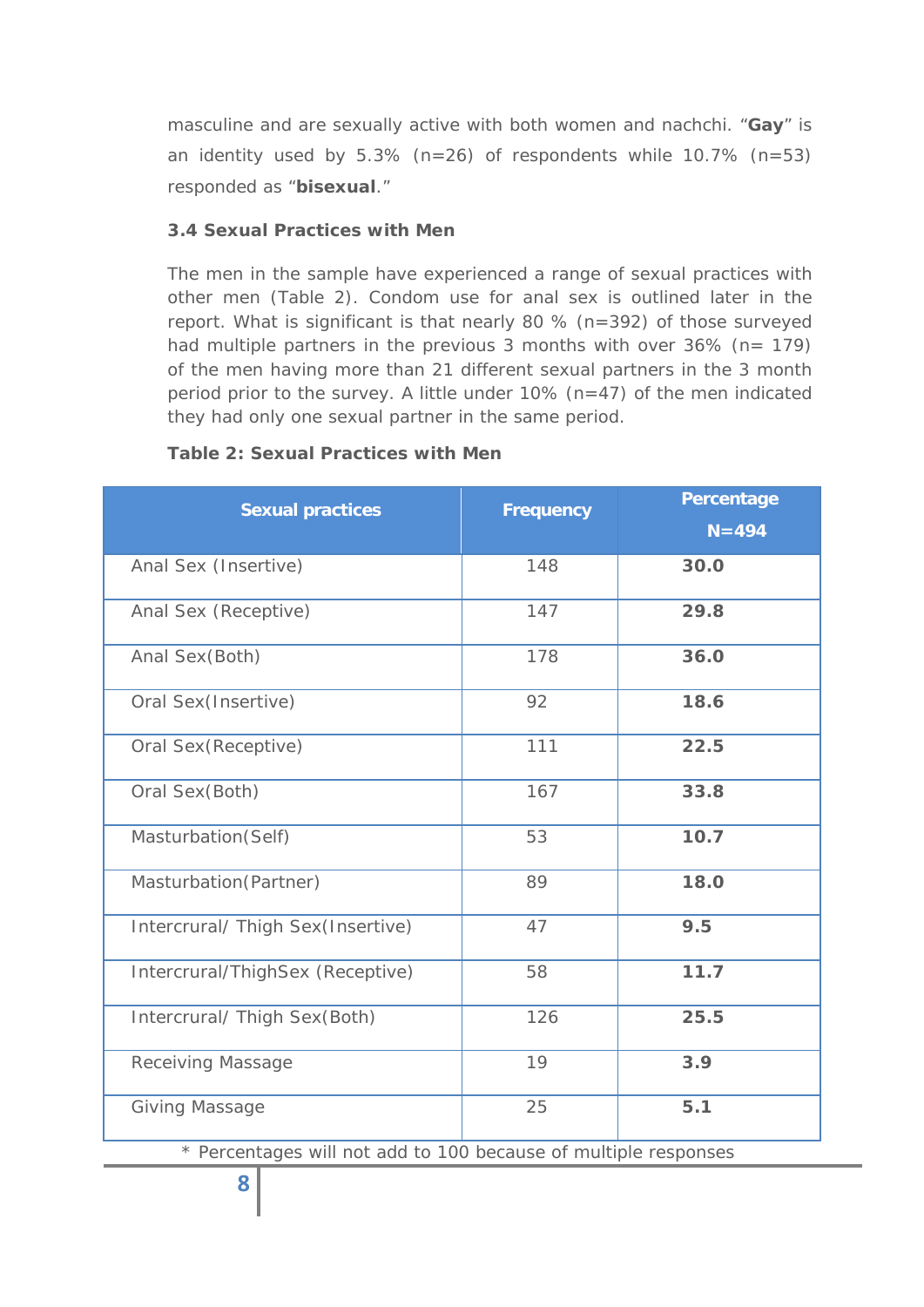#### **3.4.1 Oral Sex**

Oral sex is practiced amongst the men with 70.4% (n=348) of respondents having had oral sex in the period prior to survey. Twenty-six men (5.3%) did not respond to the question. Of the 374 men who may have had oral sex 41.8% (n=156) had engaged in receptive oral sex ten times or less while 22% (n=82) had receptive oral sex 21 times of more in the same period. For insertive oral sex 42.2% (n= 165) of those who may have had oral sex indicated having oral sex either ten times or less while 6.4% (n=24) had experienced it 21 times or more. Regular condom use for oral sex is low amongst the men. Over forty percent  $(n= 155)$ rarely or never used condoms for receptive oral sex. A significant number of the men did not respond to this question (25.4% in Table 3 and 22.5% in Table 4).

| <b>Condom Use</b> | <b>Frequency</b> | $\%$  |
|-------------------|------------------|-------|
| <b>Every time</b> | 16               | 4.3   |
| <b>Sometimes</b>  | 108              | 28.9  |
| Rarely            | 21               | 5.6   |
| <b>Never</b>      | 134              | 35.8  |
| No response       | 95               | 25.4  |
| <b>Total</b>      | $374*$           | 100.0 |

**Table 3: Condom Use for Receptive Oral Sex** 

\* Those who may have had receptive oral sex in the past 3 months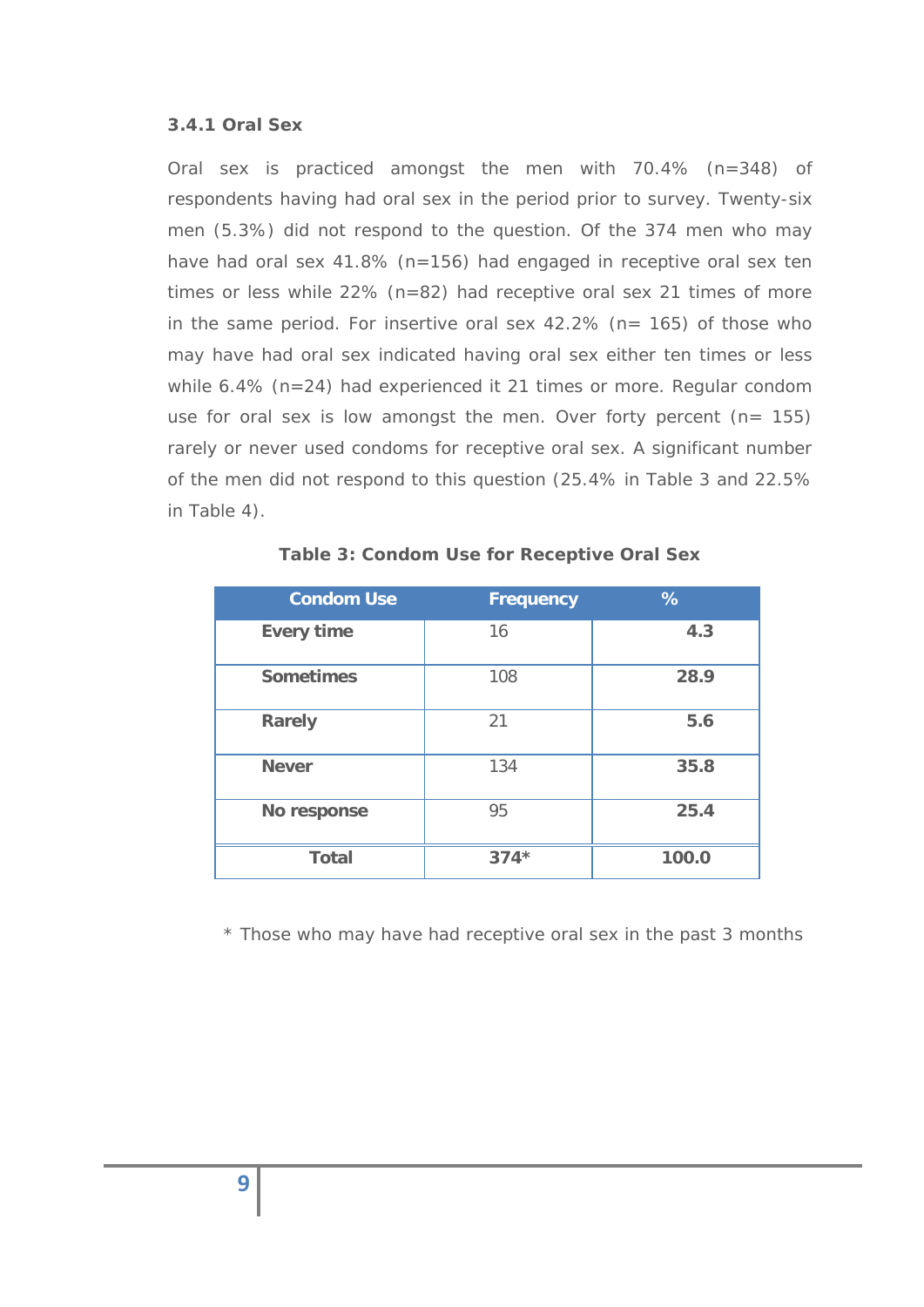| <b>Condom Use</b> | <b>Frequency</b> | %     |
|-------------------|------------------|-------|
| <b>Every time</b> | 16               | 5.4   |
| <b>Sometimes</b>  | 97               | 32.6  |
| Rarely            | 15               | 5.0   |
| <b>Never</b>      | 103              | 34.6  |
| No response       | 67               | 22.5  |
| Total *           | $298*$           | 100.0 |

**Table 4: Condom Use for Insertive Oral Sex** 

\* Those who may have had insertive oral sex in the past 3 months

#### **3.4.2 Anal Sex**

Anal sex is widely and frequently practiced amongst the survey group. Eighty percent (80%) (n=395) of the men had had anal sex in the past 3 months while another 6% (n=30) did not respond to the question.

|  | Table 5: Frequency of Insertive Anal Sex during last 3 months |
|--|---------------------------------------------------------------|
|--|---------------------------------------------------------------|

| <b>Occasions</b> | <b>Frequency</b> | $\frac{9}{6}$ |
|------------------|------------------|---------------|
| <b>Never</b>     | 88               | 20.7          |
| $1 - 5$          | 98               | 23.1          |
| $6 - 10$         | 72               | 16.9          |
| $11 - 15$        | 29               | 6.8           |
| $16 - 20$        | 77               | 18.1          |
| $21 - 25$        | 20               | 4.7           |
| $>25$            | $\overline{4}$   | 0.9           |
| No response      | 37               | 8.8           |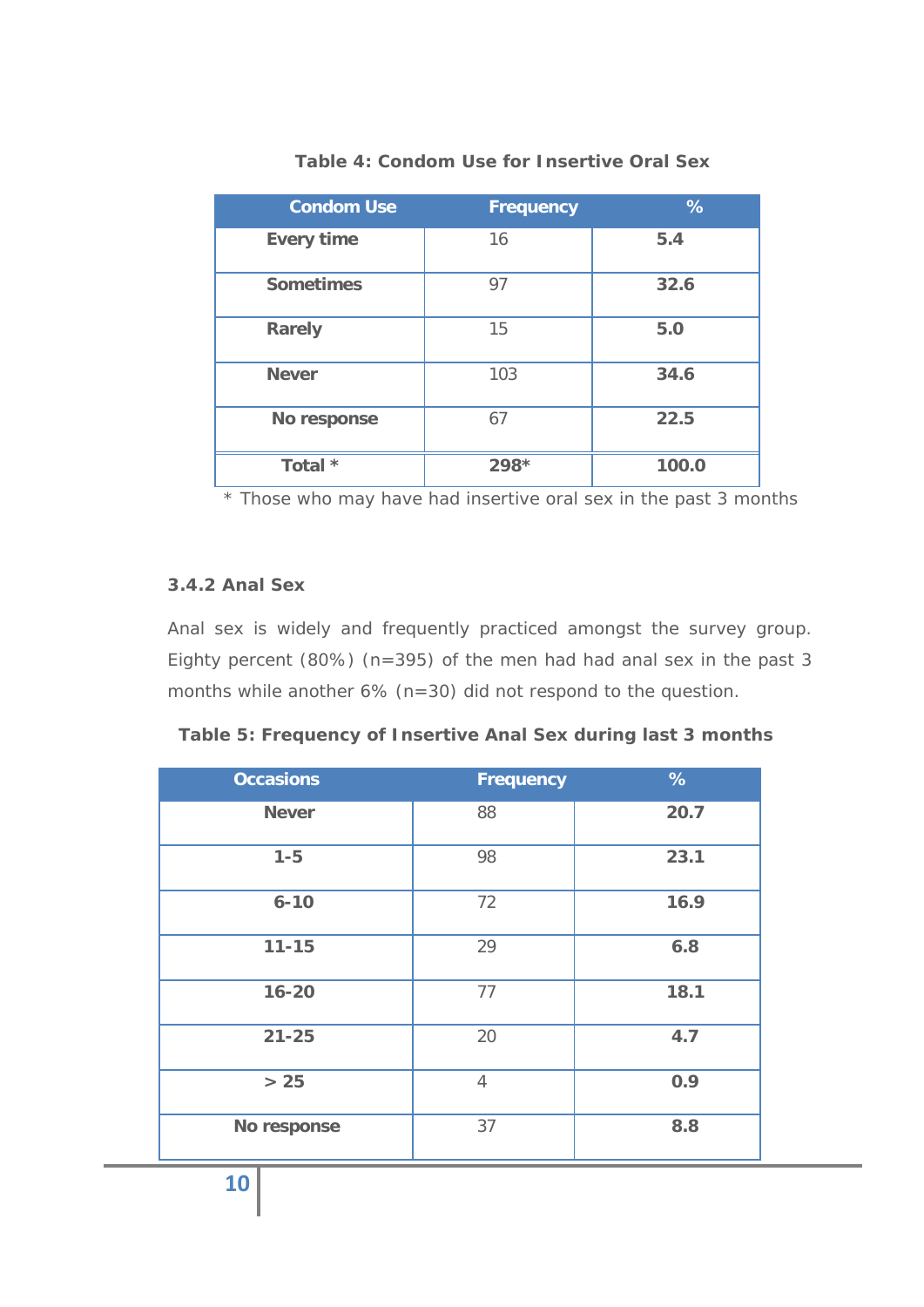|--|--|--|

\* Those who have had insertive anal sex

| <b>Condom Use</b> | <b>Frequency</b> | $\%$  |
|-------------------|------------------|-------|
| <b>Every time</b> | 26               | 6.1   |
| <b>Sometimes</b>  | 213              | 50.1  |
| <b>Rarely</b>     | 26               | 6.1   |
| <b>Never</b>      | 25               | 5.9   |
| No response       | 135              | 31.8  |
| <b>Total</b>      | 425*             | 100.0 |

## **Table 6: Condom Use for Insertive Anal Sex**

\* Those who have had insertive anal sex

| <b>Condom Use</b> | <b>Frequency</b> | %     |
|-------------------|------------------|-------|
| <b>Every time</b> | 28               | 6.6   |
| <b>Sometimes</b>  | 180              | 42.4  |
| <b>Rarely</b>     | 46               | 10.8  |
| <b>Never</b>      | 57               | 13.4  |
| No response       | 114              | 26.8  |
| <b>Total</b>      | 425              | 100.0 |

## **Table 7: Condom Use for Receptive Anal Sex**

\* Those who have had insertive anal sex

In both Tables 6 and 7 significant numbers of the men did not respond to the questions on condom use for anal sex mirroring the "no responses" for condom use for oral sex. From the figures it is clear that regular condom use amongst these men is low, although 50% (n=213) indicated they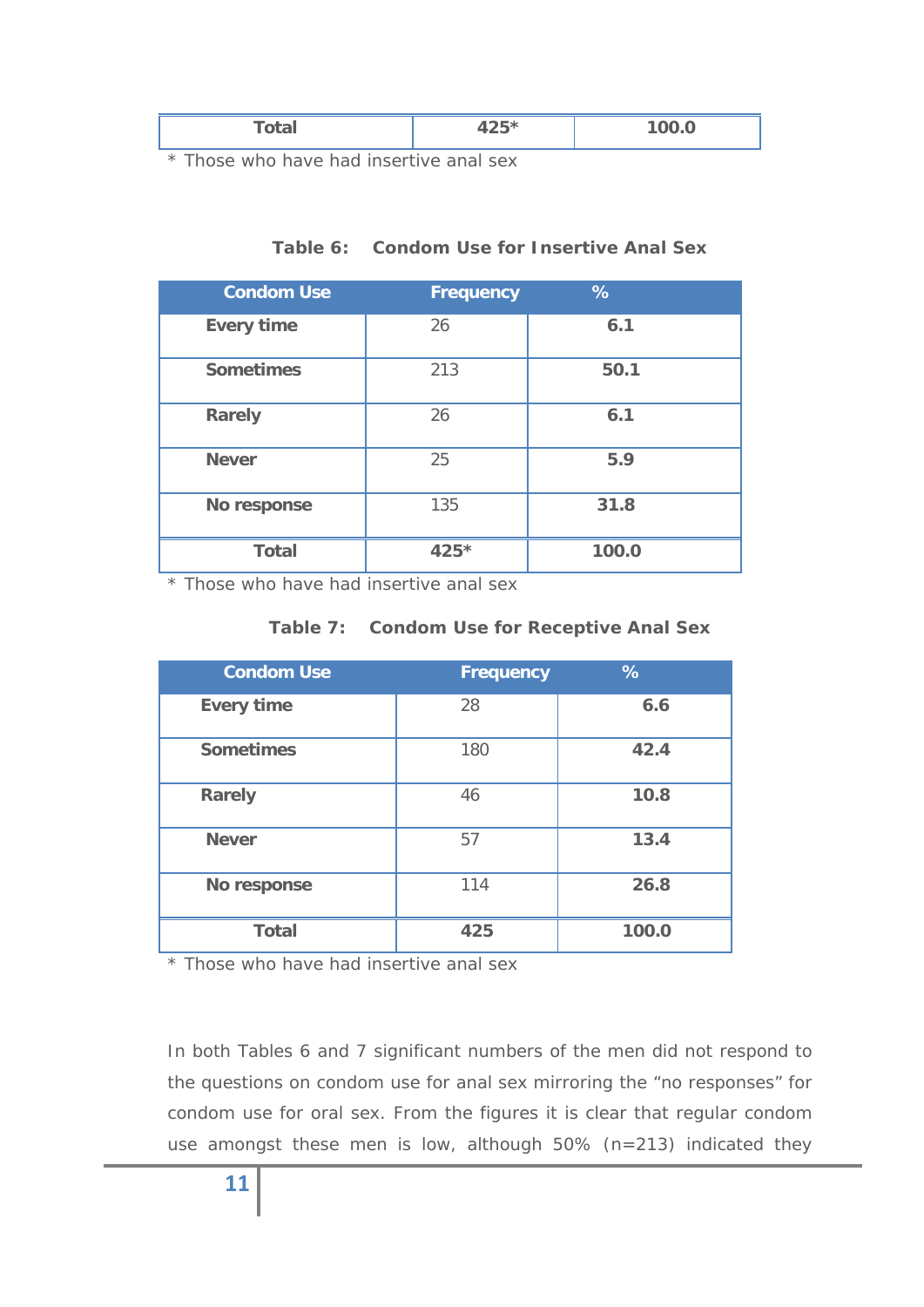sometimes used condoms for insertive anal sex while 42.4% (n=180) indicated sometimes using condoms for receptive anal sex. Significant numbers of the men 24.2% either rarely or never used condoms while having receptive anal sex.

## **3.5 Sex with Women**

In addition to having sex with men  $41.3\%$  (n= 204) of the men have had sex with women, with 8.5% (n=42) of those having had sex with women more than 30 times in their lives. In the 3 month period leading up to the survey, 14.5% (n=37) had had sex with 11 or more different women. Significantly nearly 37% (n= 94) of the sample who indicated sex with women did not respond to the question. Condom usage is lower for sex with women than it is for sex with men for this sample group (Table 8)

| <b>Condom Use</b> | <b>Frequency</b> | %     |
|-------------------|------------------|-------|
| <b>Never</b>      | 47               | 18.4  |
| Rarely            | 24               | 9.4   |
| <b>Sometimes</b>  | 51               | 20.0  |
| <b>Every time</b> | 28               | 11.0  |
| No response       | 105              | 41.2  |
| <b>Total</b>      | 255              | 100.0 |

#### **Table 8: Condom Usage with Women**

#### **3.6 Condoms**

In addition to frequency of condom use with men and with women the survey asked questions about reasons why the men used or did not use condoms as well from where they purchased condoms and how often.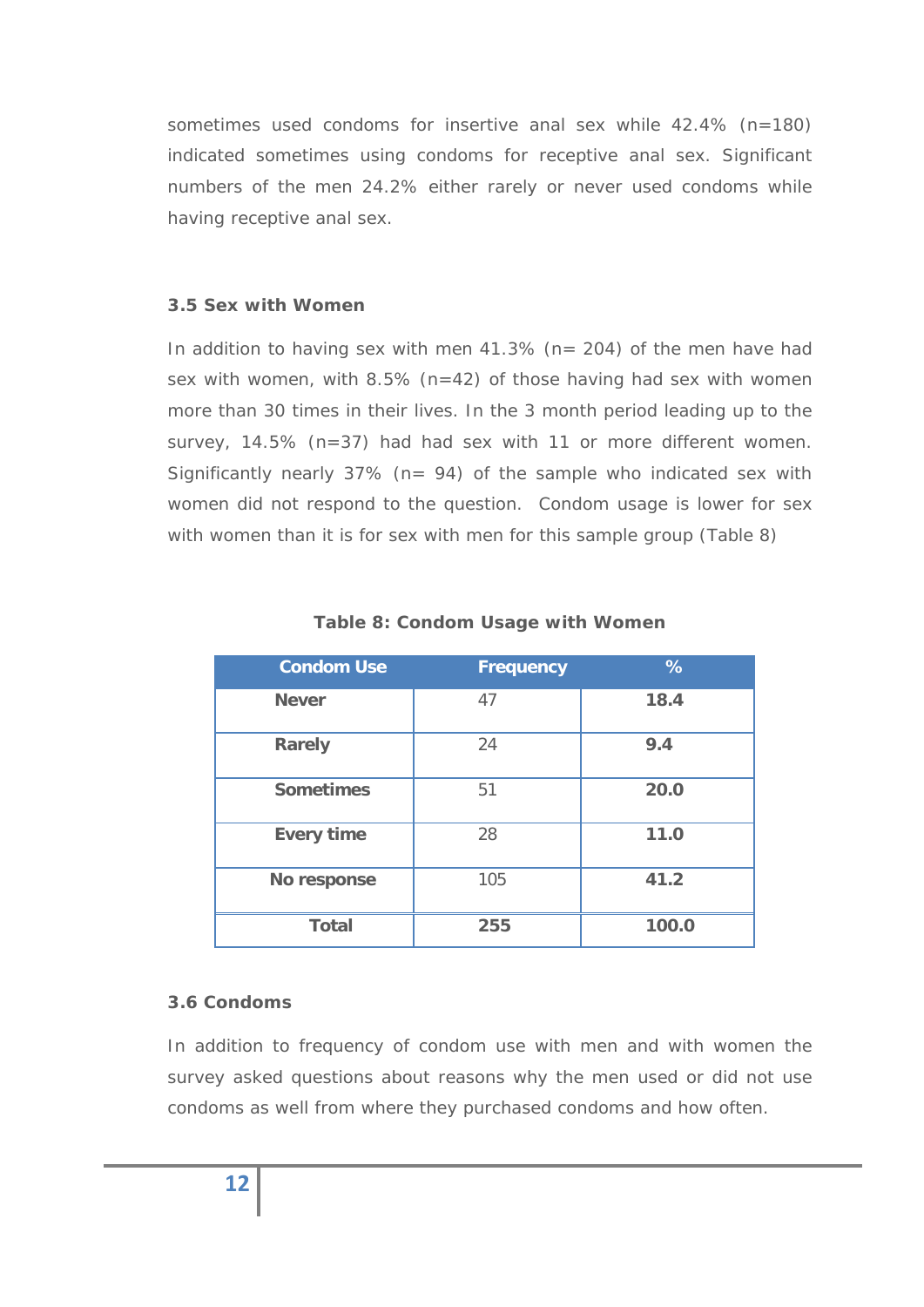| <b>Reasons for</b>                 | <b>Frequency</b> | Percentage |
|------------------------------------|------------------|------------|
| condom use                         |                  |            |
| Never used                         | 50               | 10.1       |
| <b>Protection: HIV</b>             | 321              | 65.0       |
| <b>Protection: STI</b>             | 304              | 61.5       |
| <b>Partner insists</b>             | 80               | 16.2       |
| <b>Disgust at bodily</b><br>fluids | 46               | 9.3        |
| <b>Enhanced pleasure</b>           | 14               | 2.8        |
| <b>Prolong time for</b><br>sex     | 34               | 6.9        |

**Table 9: Reasons for using a condom when having sex with men** 

\* Multiple responses will total more than 100%

Large percentages of the men sampled indicated both protection against HIV and STIs as reasons for using condoms when having sex with men. Ten percent of the men indicated they did not use condoms at all when having sex with men.

The main reasons for not using condoms when having sex with men are "no need" while "partner refusal" is cited as a reason by 23.5% (n=116). Similar to condom use for oral and anal sex with men, a large percentage of those surveyed did not respond. Nearly 28% (n= 71) of respondents rarely or never use condoms when having sex with women.

Men purchased or obtained condoms from multiple sites. The most popular site was pharmacies (69.2%) followed by "friends" (36.4%). Government clinics attracted a response of 14.4% (n=71) while 18.6% (n= 92) indicated they had also obtained condoms from their sexual partners.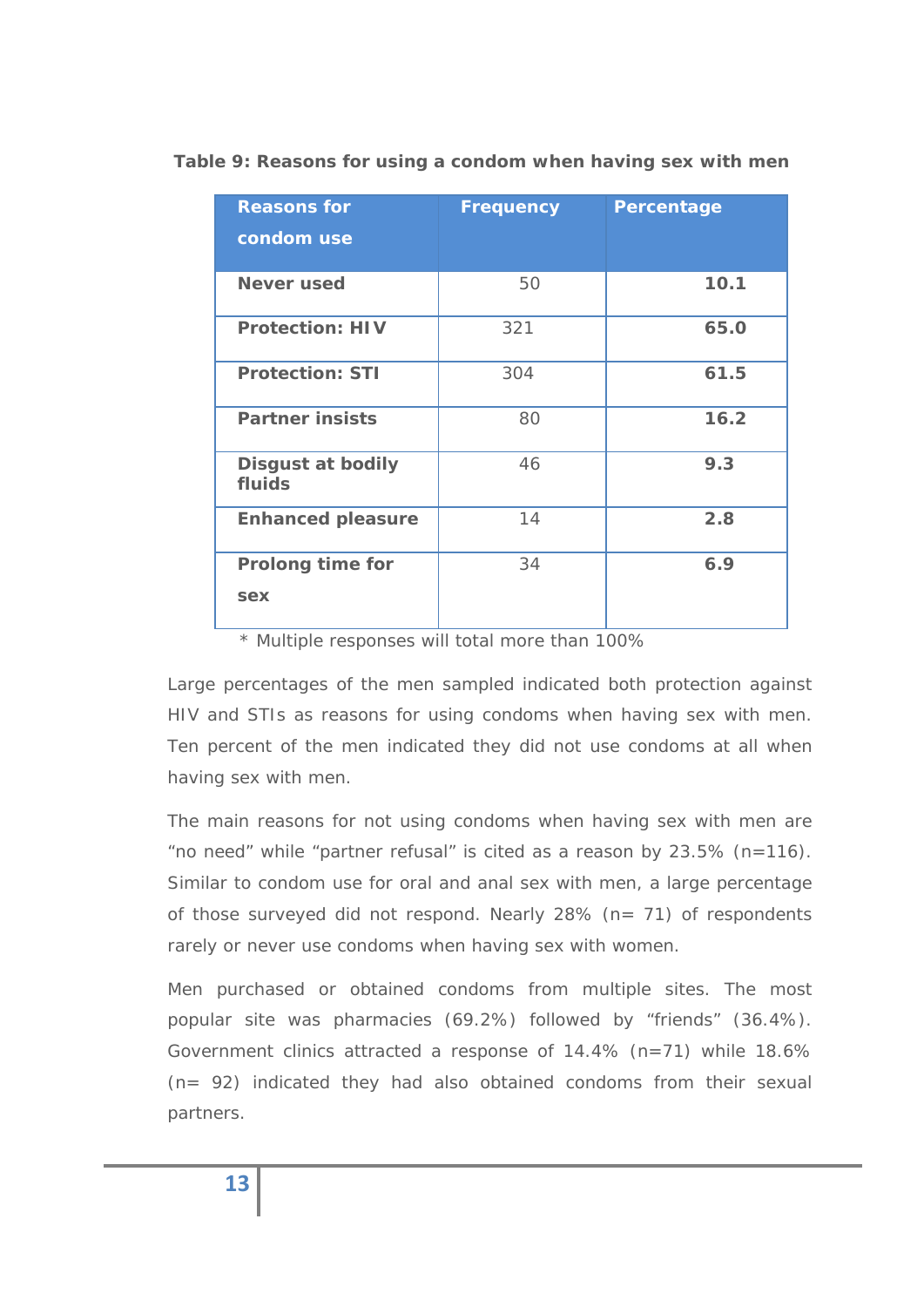Only 14.8% (n=73) of the men had been able to get free condoms in the month prior to the survey. Over 50% of the men had purchased condoms at least six times in the previous month. A large percentage (18.8% n= 93) did not respond to the question about condom purchasing frequency.

### **3.6.1 Lubricants**

A question on knowledge of water based lubricants suggests nearly 75% of the men have heard of water based lubricants for use with condoms, while 61.3% (n=303) knew from where it could be purchased. Despite knowing of the existence of water based lubricants, only 32% of the men had ever used it. Instead more widely available and affordable oil based lubricants such as Baby Cream and Vaseline are used.

| <b>Lubricant</b>        | <b>Frequency</b> | $%$ * |
|-------------------------|------------------|-------|
| <b>KY</b> (water based) | 158              | 32.0  |
| <b>Vaseline</b>         | 122              | 24.7  |
| <b>Baby Cream</b>       | 302              | 61.1  |
| <b>Saliva</b>           | 279              | 56.5  |
| <b>Coconut Oil</b>      | 62               | 12.6  |
| <b>Other Oils</b>       | 48               | 9.7   |
| Soap/Shampoo            | 16               | 3.2   |
| <b>Toothpaste</b>       | 5                | 1.0   |
| <b>Hair Gel/Cream</b>   | 35               | 7.1   |
| <b>No Lubricant</b>     | 58               | 11.7  |

## **Table 10: Type of Lubricants Used**

\*Multiple responses will total more than 100%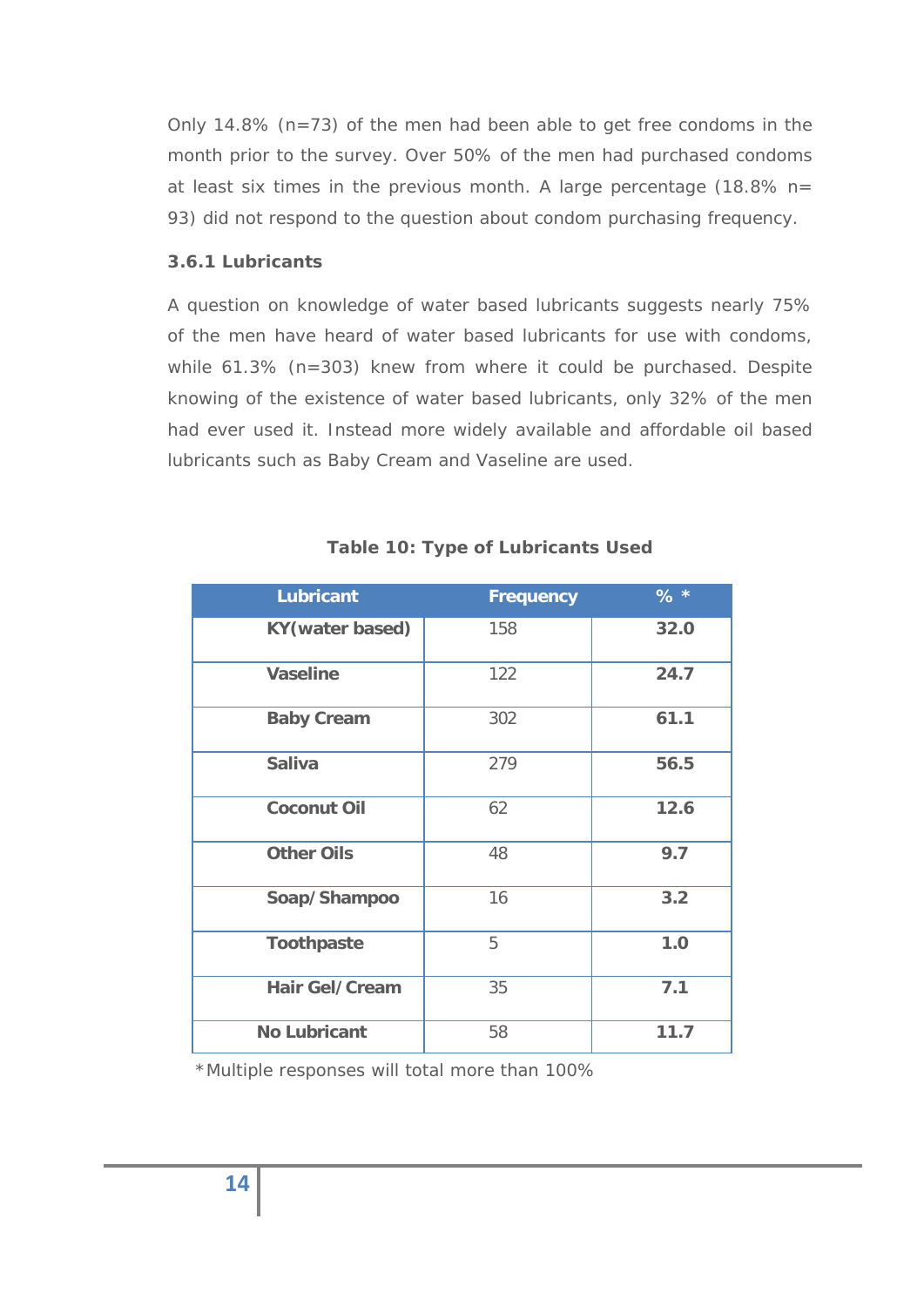## **3.7 Partner Seeking**

The survey asked 6 questions about sexual partner seeking activities. In response to the question: "How do you find a male partner?" Over 80% (n=399) indicated "through friends." Similarly 80% also found partners by "visiting various places." (cruising areas) Use of internet and other media was indicated by 38.3% (n=189) and 40.7% (n=201) respectively. A subsequent question on various places (cruising areas) asked the men to indicate which sites they used to find partners.

| <b>Meeting Sites</b>    | <b>Frequency</b> | $%$ * |
|-------------------------|------------------|-------|
| <b>Public Toilets</b>   | 344              | 69.6  |
| <b>Parks</b>            | 297              | 60.1  |
| <b>Railway Stations</b> | 312              | 63.2  |
| <b>Beaches</b>          | 299              | 60.5  |
| <b>Cinemas</b>          | 285              | 57.7  |
| <b>Bus terminals</b>    | 280              | 56.7  |
| In buses/trains         | 257              | 52.0  |
| <b>Vehicle Parks</b>    | 229              | 46.4  |
| <b>Shopping Malls</b>   | 266              | 53.9  |
| <b>Other</b>            | 270              | 54.7  |

**Table 11: Meeting Sites Used to Find Male Sexual Partners** 

\*Multiple responses will total more than 100%

## **Respondents could indicate more than one site**

The site men use most to meet sexual partners is public toilets, although it is clear that the men use a wide range of sites in which to locate sexual partners.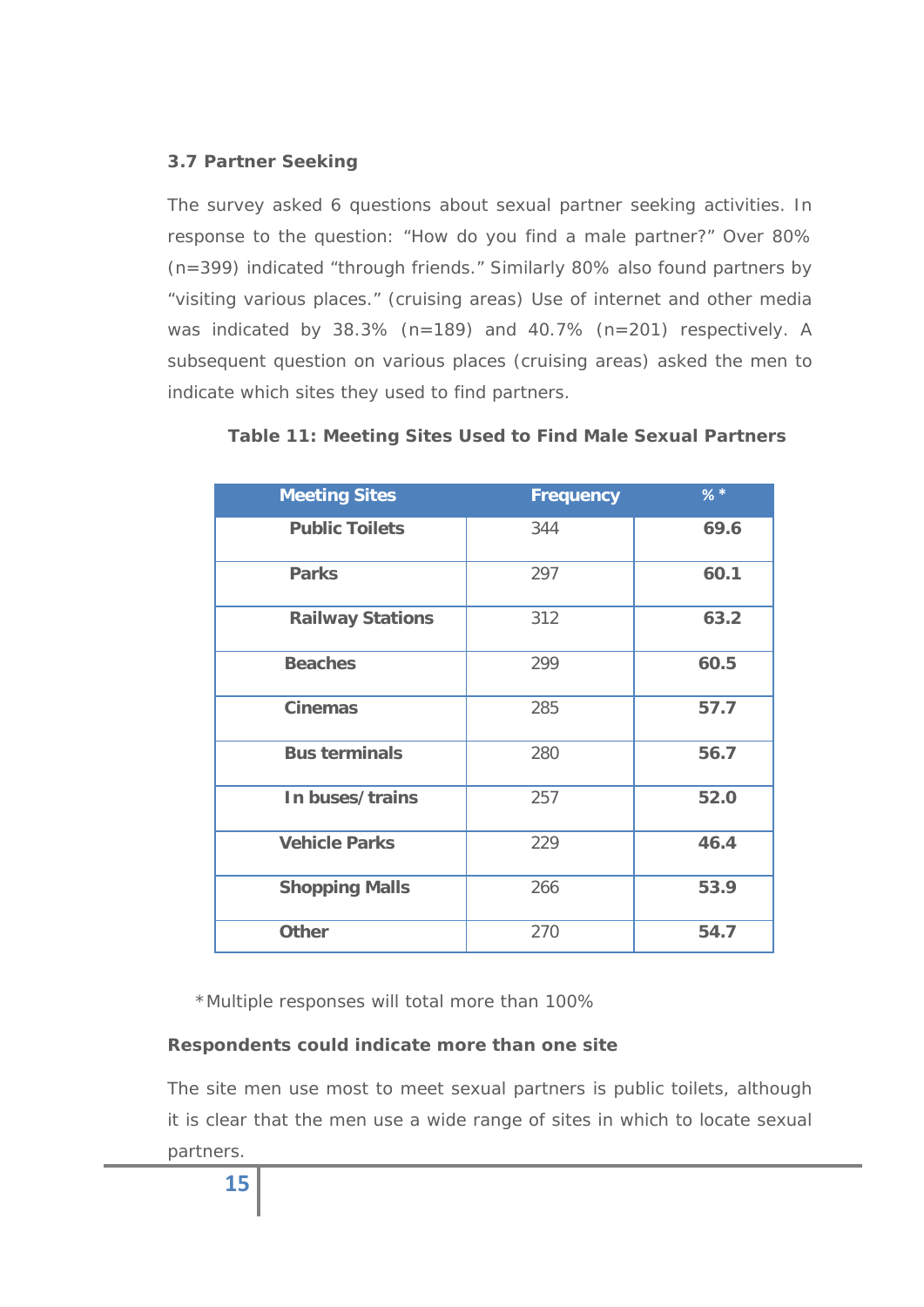#### **3.8 Exchange Sex**

Men were asked whether or not they had paid or given gifts for sex or ever received money or gifts for sex.

| Sex for money/gifts | <b>Frequency</b> | %     |
|---------------------|------------------|-------|
| Yes                 | 175              | 35.4  |
| <b>No</b>           | 271              | 54.8  |
| No response         | 48               | 9.8   |
| <b>Total</b>        | 494              | 100.0 |

#### **Table 12: Men who have Paid for Sex**

While 35.4% (n=175) indicated they had paid for sex in some form this was done so either sometimes or rarely by 80% ( $n= 142$ ) of those men.

| Sex for money/gifts | <b>Frequency</b> | %     |
|---------------------|------------------|-------|
| <b>Yes</b>          | 224              | 45.3  |
| <b>No</b>           | 174              | 35.2  |
| No response         | 96               | 19.5  |
| <b>Total</b>        | 494              | 100.0 |

| Table 13: Men Who Have Been Paid for Sex |  |  |  |  |
|------------------------------------------|--|--|--|--|
|                                          |  |  |  |  |

Nearly 20% (n=96) of the men did not respond to this question. A higher percentage of the men had received money/gifts for sex and of those who had, nearly 10% (n=22) indicated they were paid by "everyone they had sex with." Over 50% of the men said "no" when asked if condom-less sex was more likely to happen if they either paid or received payment. However, for these questions there was a "no response" rate of 30%.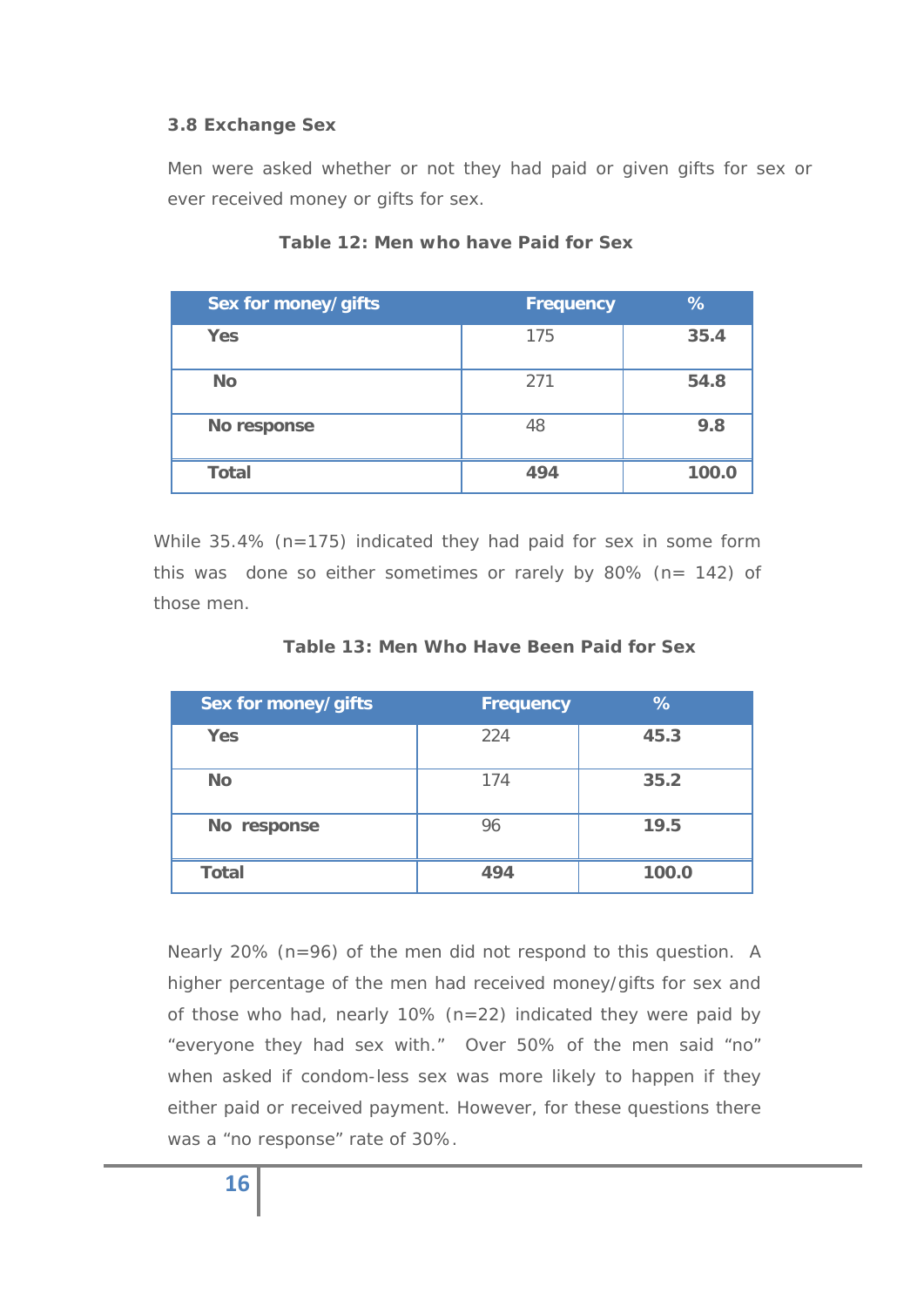## **3.9 Receiving information about HIV/AIDS**

 The men receive their information about HIV/AIDS from a wide range of sources. Newspapers and handbills rated highest of the listed sources of information for  $80\%$  (n= 395) and  $68.8\%$  (n= 340) respectively. Respondents could provide multiple responses to this question. Only 32.6% (n=161) had attended a talk or seminar on HIV/AIDS and less than 50% (n=229) had had contact with non-government organisations working in the HIV field.

| <b>Know of</b><br><b>HIV/AIDS</b> | <b>Frequency</b> | %     |
|-----------------------------------|------------------|-------|
| Yes                               | 455              | 92.1  |
| <b>No</b>                         | 12               | 2.4   |
| No response                       | 27               | 5.5   |
| <b>Total</b>                      | 494              | 100.0 |

**Table 14: Heard and/or read about HIV/AIDS** 

Over 90% (n=455) of the men had heard and/or read about HIV/AIDS and 90% (n= 454) were able to suggest what they thought HIV was.

When asked to name HIV transmission modes, a high percentage of respondents either did not respond or did not know about particular modes of transmission. For example, to the question on "kissing" as a mode of HIV transmission, over 44% (n=219) either did not know/did not respond while some 6.9% (n=34) indicated that HIV could be passed on via kissing.

Penetrative sex without condoms, sharing of injecting equipment and receipt of infected blood/blood products were identified as transmission modes by well over 75% of the men.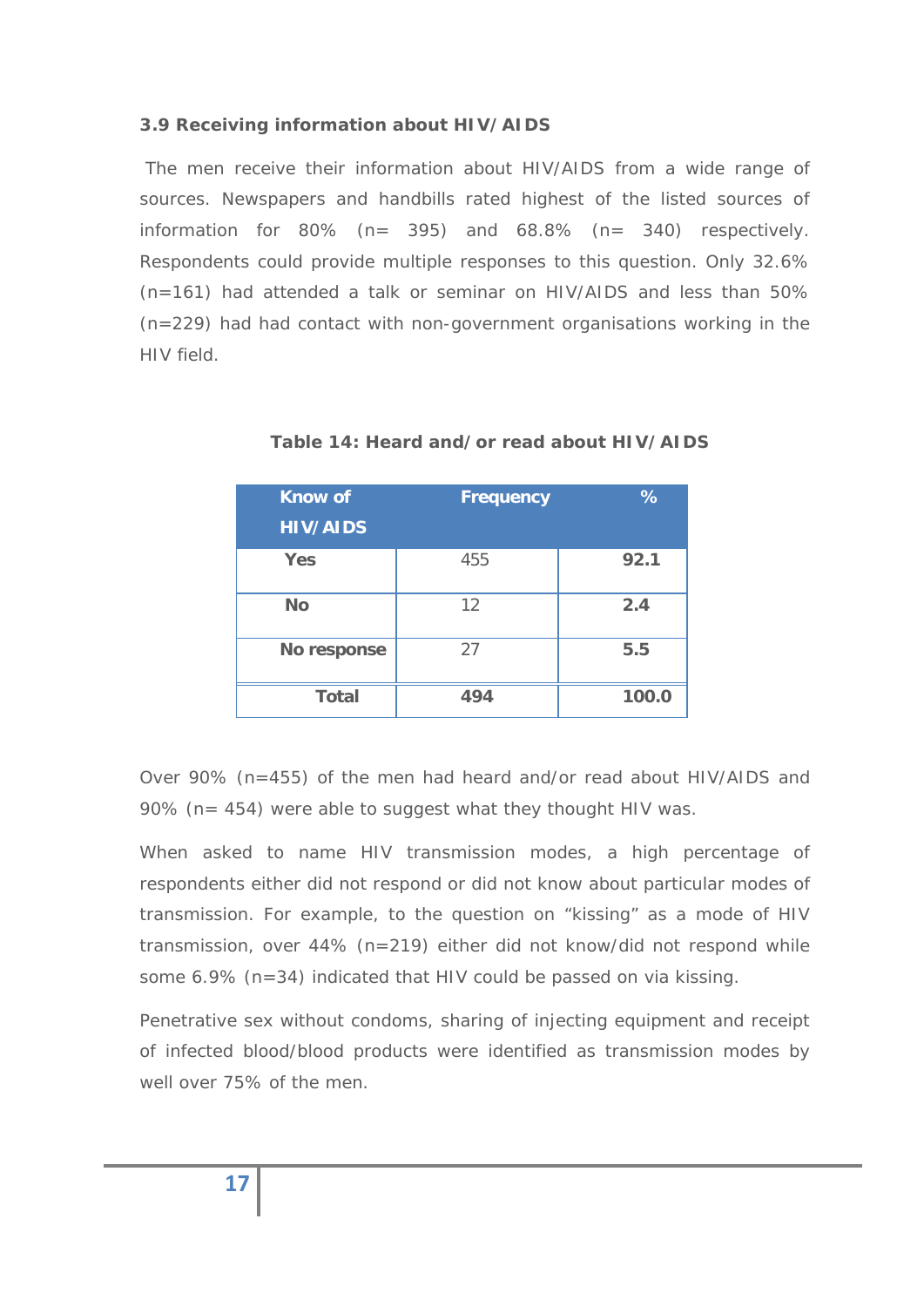Similarly over 86% ( $n= 428$ ) of the men indicated that using condoms during sex was a method of preventing HIV transmission. Lower numbers of the men indicated that "not engaging in any form of sex" (54.6%) and "using sterilized needles and syringes" (74.1%) were also ways to prevent HIV transmission.

### **3.10 Sexually Transmissible Infections (STI)**

Knowledge of the existence of STI was high with 85.8% of the men indicating they "knew" about them, while only 2% had no knowledge of them. Gonorrhoea was named as an STI by 87.5% (n=432) of the men and herpes also rated highly with 77.5% (n=383) of respondents naming it as an STI.

#### *Common Symptoms of STI*

Knowledge of common symptoms of STI are also seemingly high while less than 10 % of the men indicated they had ever experienced any of these symptoms with 6.1% (n=30) experiencing a "discharge from the penis" at sometime in their lives, while less than 4% (n=18) had experienced a "discharge from the anus."

#### *Responses to STI*

The men were asked what they would do should they find they have a potential STI symptom. The vast majority would seek some form of medical treatment either through a government clinic (69%, n=341) or private medical practitioners (19.6%, n=97).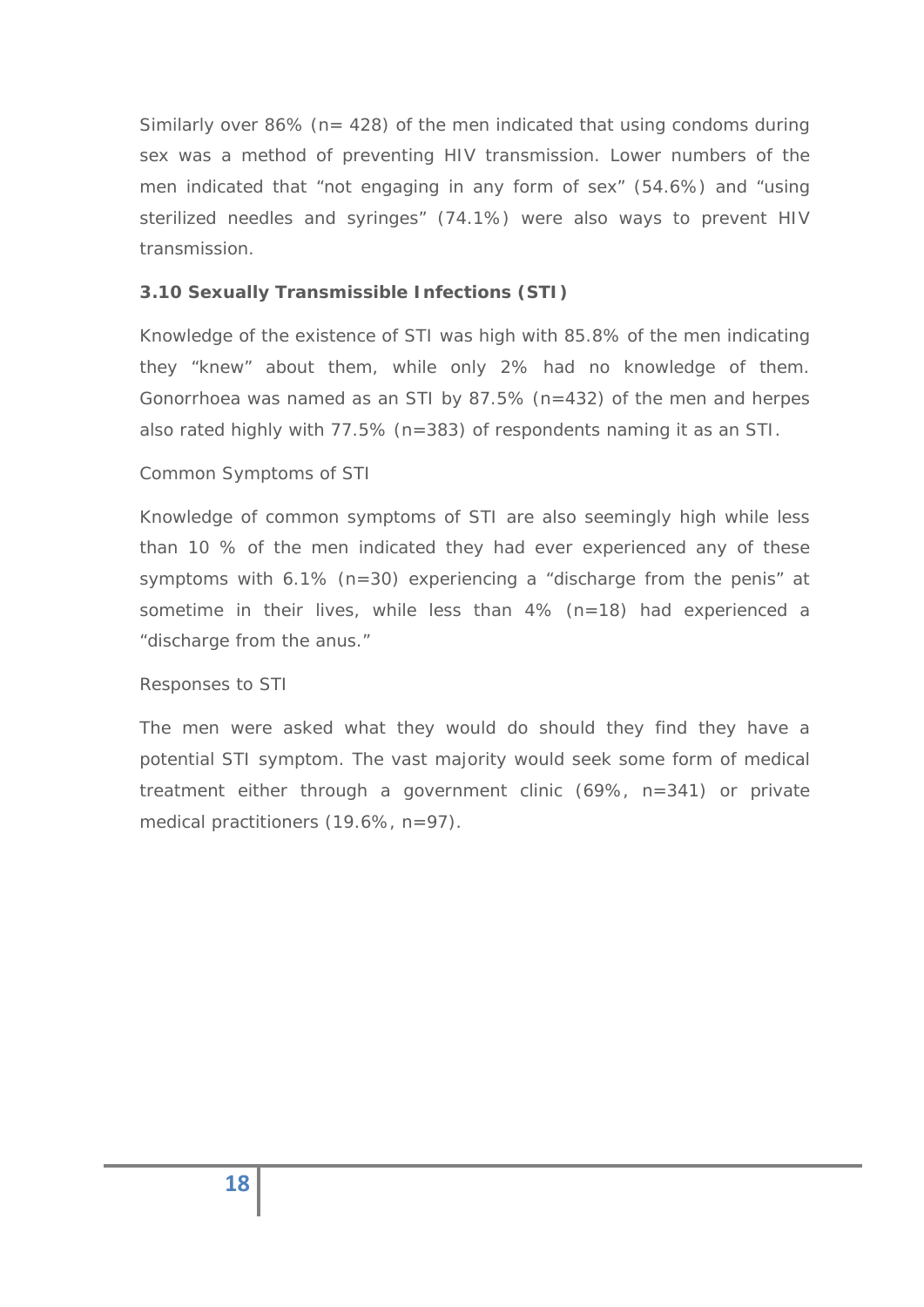| <b>STI Treatment Seeking</b> | <b>Frequency</b> | %     |
|------------------------------|------------------|-------|
| <b>Household remedy</b>      | 11               | 2.2   |
| <b>Remedy from Friend</b>    | 35               | 7.1   |
| <b>Relevant Clinic</b>       | 341              | 69.0  |
| <b>Private doctor</b>        | 97               | 19.6  |
| No treatment                 | 1                | 0.2   |
| No response                  | 9                | 1.8   |
| <b>Total</b>                 | 494              | 100.0 |

#### **Table 15: Treatment for Suspected STI**

Follow up questions about treatment seeking behaviours and government clinics reveal that  $71.5\%$  (n=353) of the men would attend a government clinic. Reasons for not seeking treatment at a government clinic suggest strong fears of other "people coming to know" about their sexual health/sexuality as well as a lack of privacy/confidentiality in the service.

#### **3.11 Violence and Sexual Relationships**

In the 12 months prior to the survey,  $16\%$  (n=79) of the men reported some form of sex against their will/without their consent. Of those 79 men, 91% had been forced into some kind of sex between 1 and 10 times in the past 12 months.

Oral sex and anal sex, both without use of condoms were featured behaviours in incidence of forced sex. Intercrural/thigh sex (29.1%) and "sadistic" behaviours (13.9%) also were recorded by those who had experienced forced sex.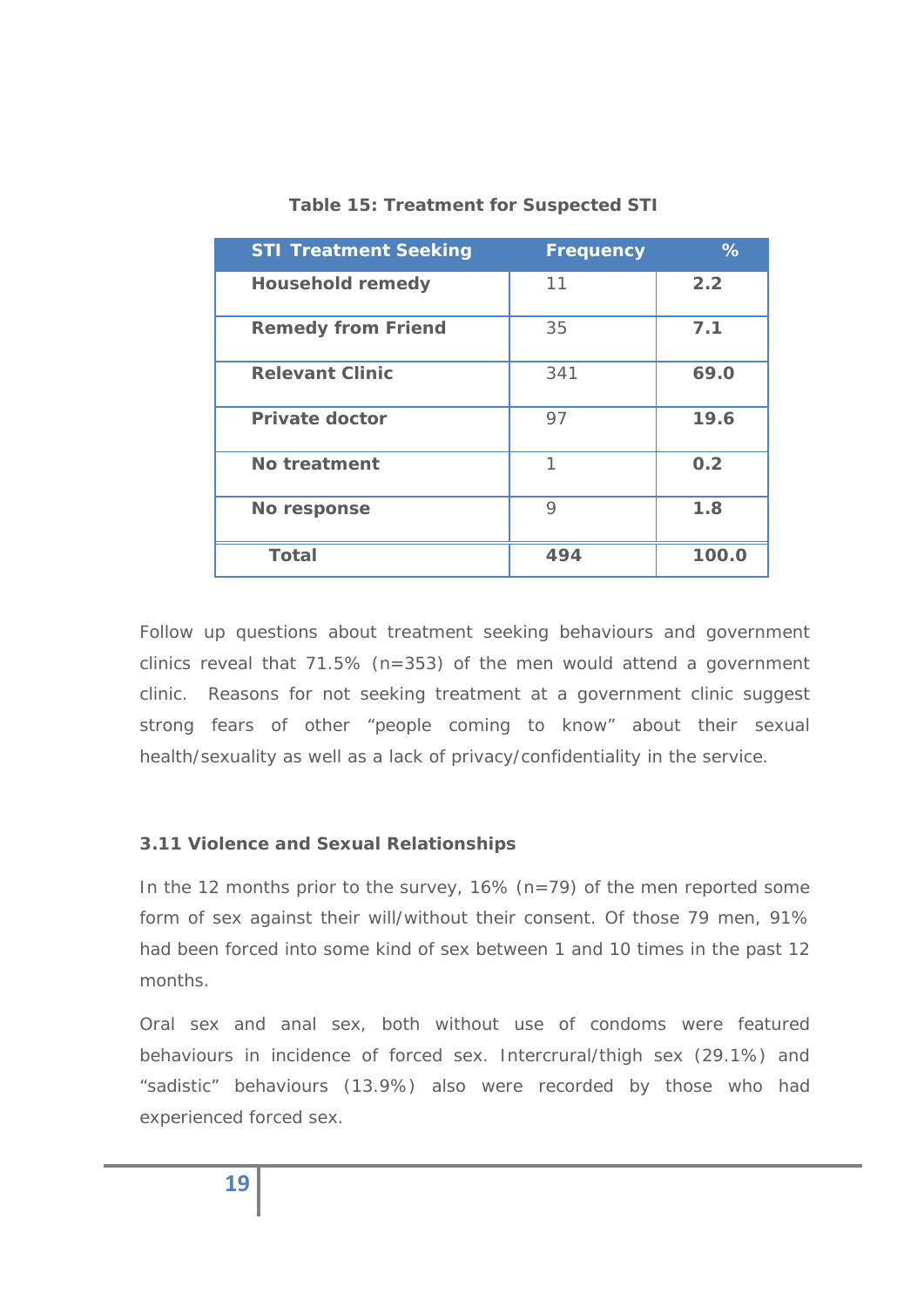Of those who reported having had forced sex, only 15.2% (n=12) of the men sort medical treatment after the incident while  $7.6\%$  (n=6) reported the incident to the police.

#### **3.12 Drug and Alcohol Use**

Just over one third of the men (35%) used alcohol prior to having sex with other men. Of those who used alcohol, 13.3% (n= 23) used it every time and 63% (n=109) used it sometimes before having sex.

Other drugs are also used by a minority of men, the most commonly used drug is ganja (marijuana) (30% n= 146). Heroin use does appear within the group too with 1.4% ( $n=7$ ) admitting they use it often with a further 3.6% (n=18) using it rarely or sometimes.

Injection of recreational drugs is apparent amongst  $2\%$  (n=10) of the men, although over 12% did not respond to the question "Have you ever used an injecting needle to inject drugs?"

#### **3.13 Legal Situation and Related Attitudes**

Sex between men is illegal in Sri Lanka. The men were asked four questions about the law and sex/relationships between men. A significant number of the men (70% n=346) were aware of the legal status of men who had sex with men. Of those 346, nearly 90% (n=309) believed the laws should amended "in a positive way." It would seem the laws as they are at present do have an affect upon the way in which these men enact their sexuality with other men as 60.7% (n=210) indicated the laws did influence the "way" they had sex while 59% (n=204) believed that a change in the laws would have a positive influence upon the ways in which their sexuality was enacted.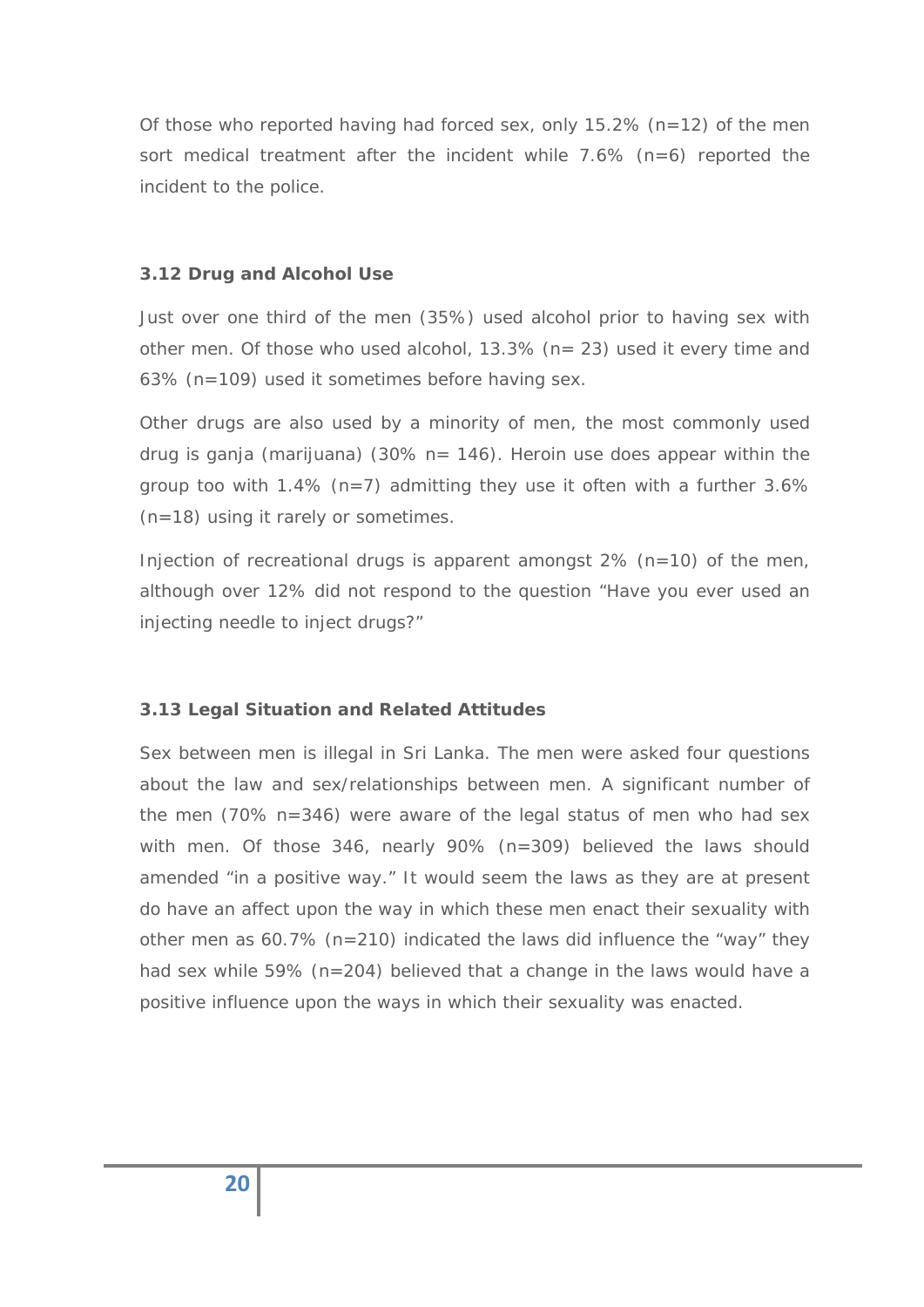## **4. Discussion**

Despite the illegal and often secretive nature of sex between men in Sri Lanka, the survey elicits some valuable insights into the lives of these men, particularly about their sexual behaviours and condom use. The survey also incorporates some of the men's behaviours and thinking around alcohol/drugs and the law pertaining to sex between men.

The survey sample includes a wide cross section of men from different socioeconomic backgrounds with ranging educational qualifications. What is evident in the findings is the majority of these men are working or lower middle class, Sinhalese speakers. These men tend to use specific words and terms to describe their sexuality. This information suggests a wide knowledge and use of terms such as "homosexual," "bisexual," as well as localised terms like "nachchi" and "jonsa." Sexuality and identity are thought about by these men suggesting that their sexuality is something more than a collection of sexual behaviours. What would be useful here is additional research to explore what these terms mean to these men. A gain in such knowledge could be used when developing HIV prevention interventions with these diverse populations.

These men tend to have many sexual partners. While having many sexual partners does not necessarily equate with increased risk of HIV infection, condom use for receptive anal sex amongst the sample group remains low. There is also a significant percentage of the sample who did not respond to questions on condom use and anal sex (Tables 6 and 7). Why this is the case is not clear but given the relatively high "correct condom use" (Table 9)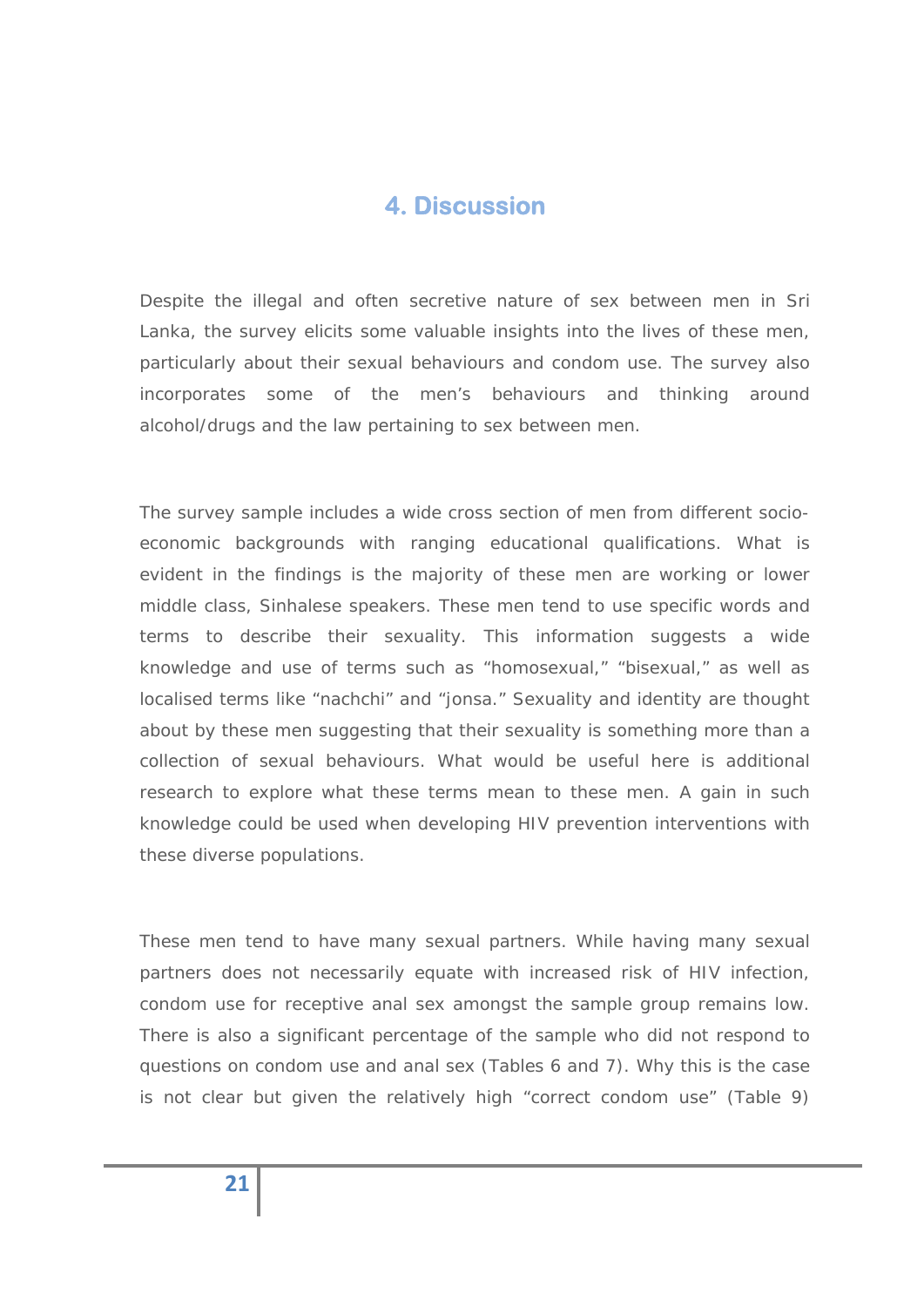knowledge the men have, it suggests a reluctance to reveal potentially unsafe sexual practices.

The findings indicate a wide range of sexual practices amongst the men suggesting that Sri Lanka men who have sex with men are not limited to anal sex but may include it as part of a broader sexual repertoire. Many of these men also have or have had sex with women. While having sex with women condom use is even lower than it is with men. This might suggest that amongst this group a belief that sex with women is less risky for HIV infection than is sex with men.

One of the key findings from this survey is men's use of different sites to meet sexual partners. The men use multiple sites in which to meet partners including the use of internet and other media. Many of these sites afford the men time to hang around, such as railway/ bus stations and parks where waiting does not necessarily draw suspicion from others. These sites offer spaces for not only meeting sexual partners but also opportunities to socialize with other MSM. What the survey does not indicate is what types of sex the men have at different sites or if sex takes place at these sites or acts as a space to meet with sex occurring in another space/site.

Newspapers remain a crucial medium of informing these men about HIV and sexual health, while less than half had had contact with an HIV NGO. This finding suggests that these men actively seek out information about HIV and related topics without interventions from other organizations. It also indicates the scope for organizations to work closely with media outlets to widen and deepen the coverage on HIV/AIDS topics, especially articles on sex between men. In addition to existing media such as newspapers, the internet is also used by a sizable minority of these men to meet sexual partners. Again further research might assist in uncovering how the men use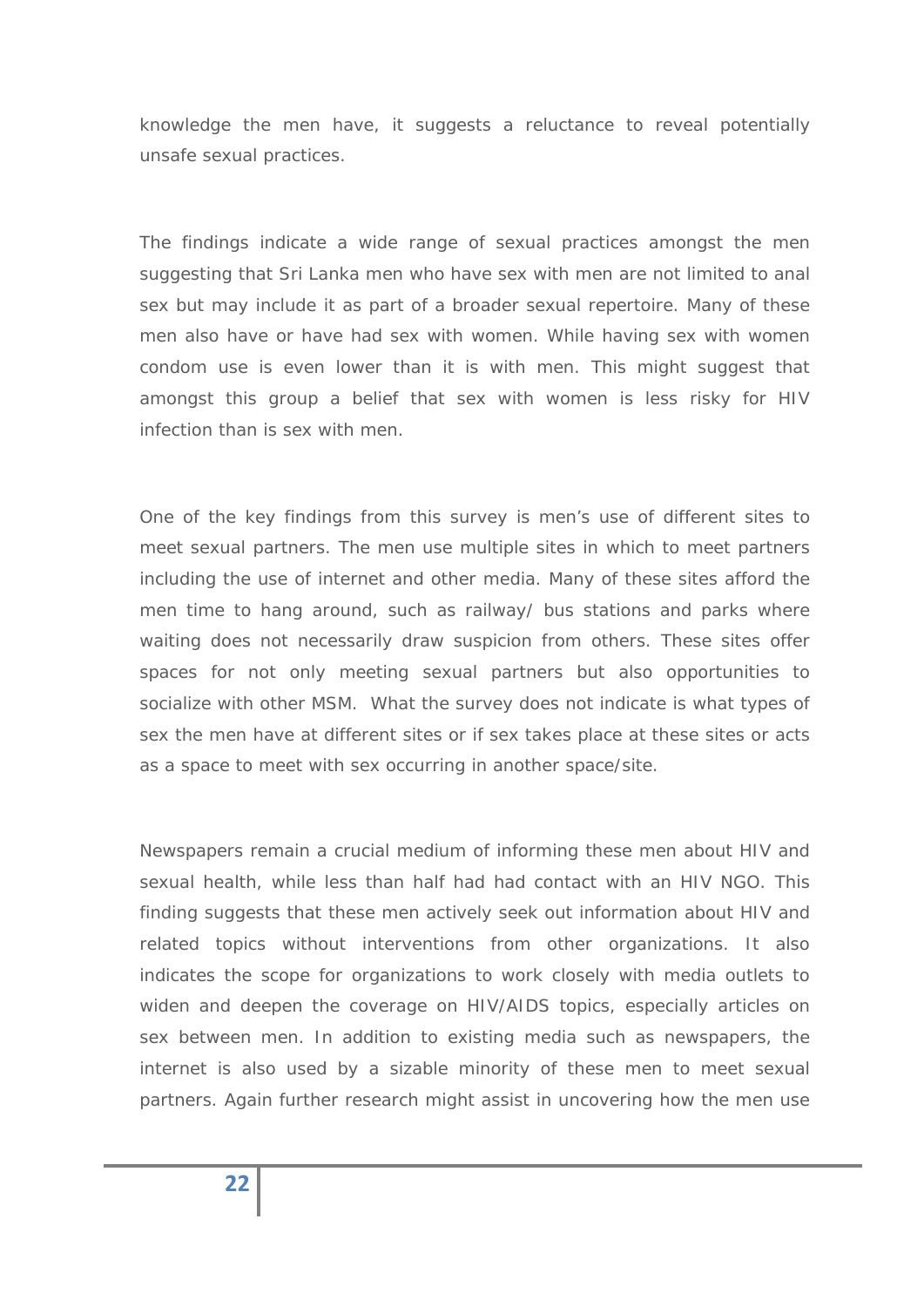the internet, what online networks exist and inform the development of internet based safer sex or other message campaigns.

Knowledge on HIV/AIDS appears to be much higher than that of other STI amongst the men. Despite this the men appear willing to seek active treatment if they suspected themselves to have become infected with an STI. This health seeking behaviour is very clear despite some fears around being identified as a man who has sex with men and apparent lack of patient confidentiality within the health profession. This is encouraging and suggests that access to health services could be improved for this group by HIV organizations working closely with clinic staff to increase sensitivity on sexuality issues.

Another key finding is that of the men's awareness and dislike of laws outlawing sex between consenting adult males. The findings suggest that these laws so have a direct impact upon the ways in which these men live and have sex with other men. Amending such laws such as Section 365a of the Penal Code would also have a direct impact upon services, including the NSACP, working with these men, for they would no longer be viewed legally as criminals. A change in the law would not necessarily bring about wide spread public attitudinal change towards these men but it would act as a catalyst for further reforms as well as symbolize the governments leadership in the fight against HIV/AIDS in Sri Lanka and indeed the region.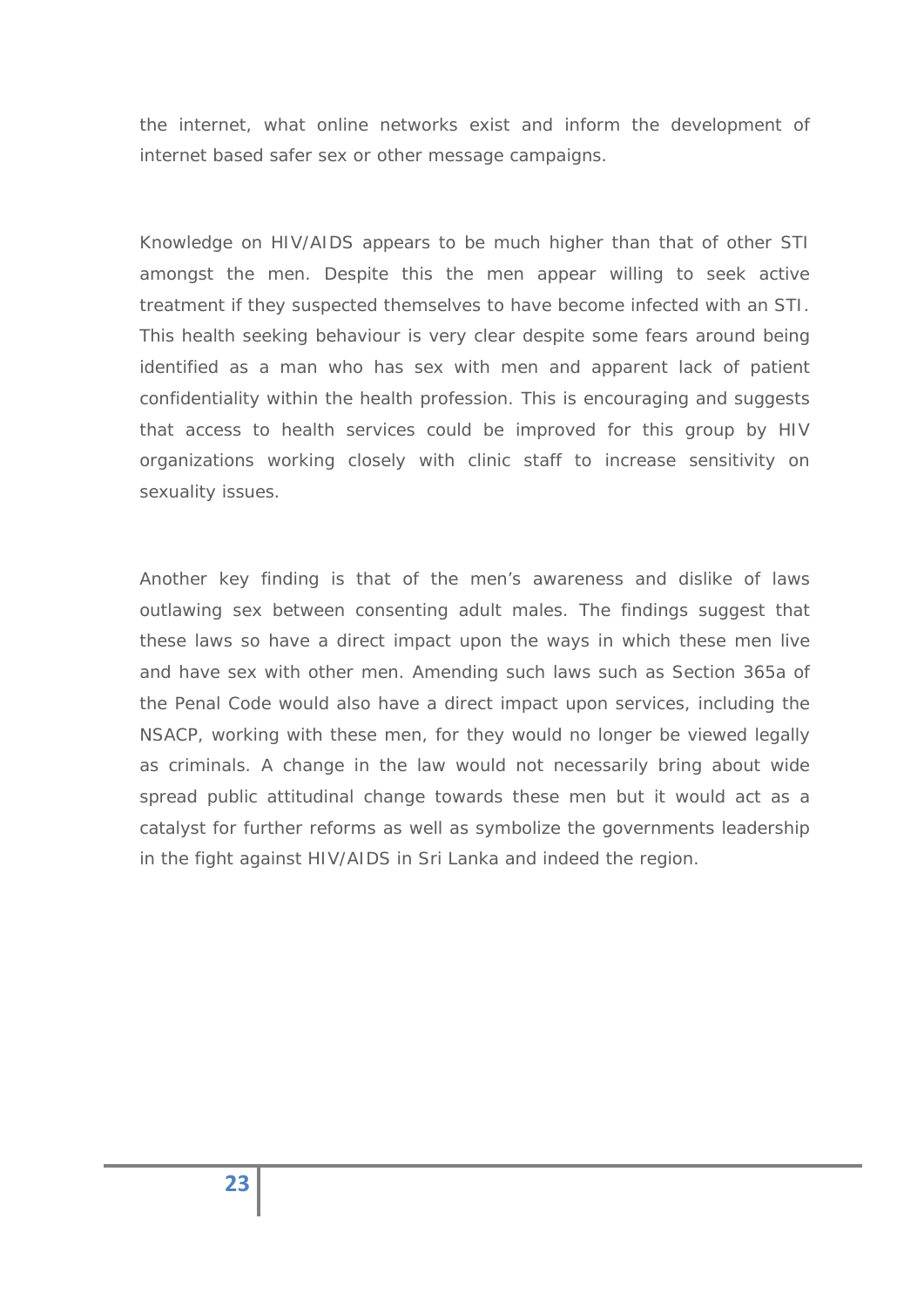## **5. Conclusions**

To attract nearly 500 men who have sex with men to complete surveys outlining intimate details about their sexual lives indicates an encouraging emergence from obscurity and silence, even if temporarily. What is also very clear is that these men live and work in all sections of Sri Lankan society and are not limited to tourist areas or Colombo-based English speaking elites. The men engage in a range of sexual behaviours with varying HIV-risk and possess multiple sexual identities; a long way from the stereotypes of effeminized men having receptive anal sex. These findings may bring about challenges for both government and non government agencies working or considering working with these men as they are not necessarily recognizable and do not really constitute a "group." Regardless of any challenges, such organizations have a duty to include MSM in HIV programming for not only do they have a lot of sex, including sex without condoms, with each other, many MSM also have sex with women.

The findings open up opportunities for further engagement with this group, especially from government and other health and community agencies. Increasing access to clinical services; provision of targeted information/ education campaigns and making available affordable water-based lubricants are just three of possible strategies that can be used to reduce incidence of unsafe sex and HIV transmission amongst this group. Perhaps the most telling aspect of the survey is that it enables further discussion about men's sexuality in Sri Lanka at least in the context of HIV/STI prevention and control. Further research into these men's lives will undoubtedly provide policy makers and health workers with key insights into understanding these men and working with them to improve their sexual health.